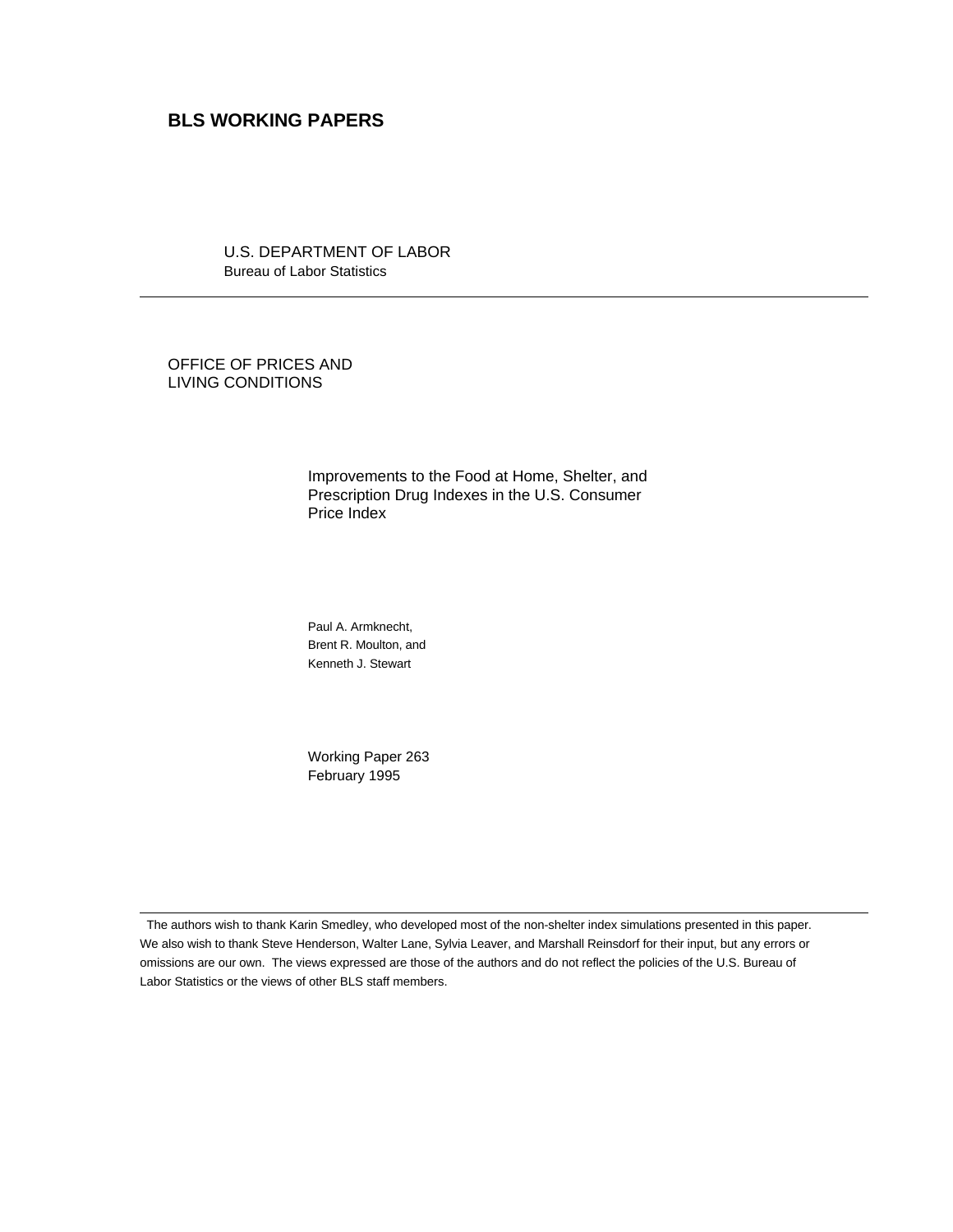# **IMPROVEMENTS TO THE FOOD AT HOME, SHELTER AND PRESCRIPTION DRUG INDEXES IN THE U.S. CONSUMER PRICE INDEX**

Paul A. Armknecht, Brent R. Moulton and Kenneth J. Stewart

# **Abstract**

While the U.S. Consumer Price Index (CPI), as a Laspeyres-type index, attempts to measure the average change in the prices paid by urban consumers for a fixed market basket of goods and services, new samples for most item categories are routinely introduced over time to keep the CPI sample representative of consumer spending patterns.

This paper will describe methodological changes being implemented in January 1995 to the food at home, shelter, and prescription drug components of the U.S. Consumer Price Index (CPI). These changes reflect improvements designed to make the CPI more representative of price changes experienced by consumers.

*Food at Home.* The U.S. Bureau of the Census conducts a Point-of-Purchase Survey (POPS) to provide the sampling frame of outlets for most non-shelter components of the U.S. CPI. To keep the outlet and item samples representative of consumer expenditures, the POPS is conducted annually in approximately 20 percent of the Primary Sampling Units (urban areas) in the CPI and new outlets are selected to replace the old samples.

The procedures currently used by the U.S. CPI cause it to give high weight to sample items that are on sale during the month that a replacement sample is introduced, and low weight to sample items that are not on sale. These procedures can cause an overstatement of price change in an urban area immediately after its sample is replaced. We discuss a sample aging procedure that will be used to alleviate this problem for food-at-home items.

*Shelter*. Further investigation of the functional form bias noted for non-shelter items (Reinsdorf, 1994) has uncovered an analogous problem with the estimator used for imputation of implicit rent changes for owner occupied housing. In addition, rent data are collected less frequently than other prices, at 6-month intervals. The current rent indexes are estimated using a composite of 6-month rents and renters' reports of 1-month rent changes. We discuss both improvements in our strategy for imputing changes for owners' implicit rents, as well as changes in our treatment of estimating changes for rent.

*Prescription Drugs*. Another potential source of bias in the U.S. CPI is the treatment of brand name prescription drugs after their patent expires. Griliches and Cockburn (1993) present evidence that there is substantial substitution of generic drugs for brand drugs when patents expire. The U.S. CPI does not pick up such substitution in a timely manner. To address this situation, BLS will institute new substitution procedures for the prescription drug component of the CPI.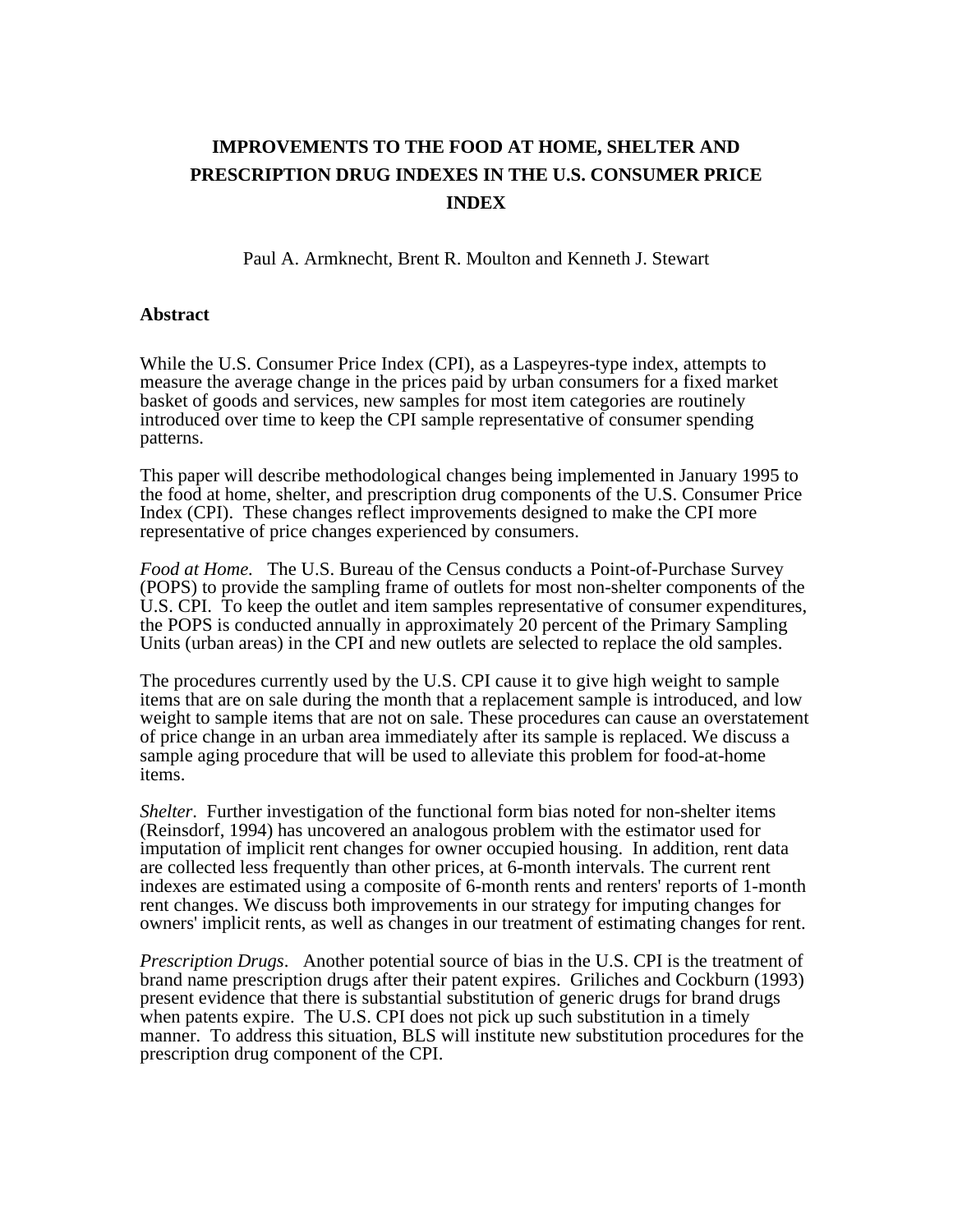# **Improvements to the Food at Home, Shelter and Prescription Drug Indexes in the U.S. Consumer Price Index**

Paul A. Armknecht, Brent R. Moulton and Kenneth J. Stewart

# *Introduction*

A cost-of-living index (CLI) is used as a conceptual framework for dealing with practical questions that arise in the construction of the Consumer Price Index (CPI) of the U.S. Bureau of Labor Statistics (BLS) (*BLS Handbook of Methods, 1992*). While the Laspeyres approach used in the U.S. CPI can provide an approximation to a CLI, measuring the average change in the prices paid by urban consumers for a fixed market basket of goods and services has many limitations when interpreted relative to a true cost-of-living index. For example, consumers shift spending patterns in response to changes in relative prices, items and outlets available in the original or base period disappear, and new items and outlets enter the marketplace. To alleviate some of these problems, the U.S. CPI uses a modified Laspeyres approach, which allows for product substitution and the introduction of new samples of outlets and items.<sup>1</sup>

The universe of consumer goods and services in the U.S. CPI is divided into 207 component item strata and 44 geographic areas, $2$  stratifying the CPI into 9108 basic itemarea components (207 item components x 44 areas). A two-tiered weighting system is used to calculate the CPI. At the first or lowest level, within each basic item-area component, price relatives are calculated using a weighted average of price change for sampled items. At the second or higher level of aggregation, those price relatives are used to update expenditures across items and geographic areas. At each level, we periodically update the samples and/or expenditure weights to keep them representative of consumer purchases.

Within basic item-area components, the CPI has used a Point-of-Purchase Survey (POPS) since 1978 to provide the sampling frame of outlets for most goods and services. Item and outlet samples are scientifically selected using probability proportionate to sales. To keep CPI samples representative of consumer purchases, the POPS survey is conducted annually in approximately twenty percent of the Primary Sampling Units (or urban areas) in the CPI, where new outlets are selected to replace the old samples. (*BLS Handbook of Methods, 1992*).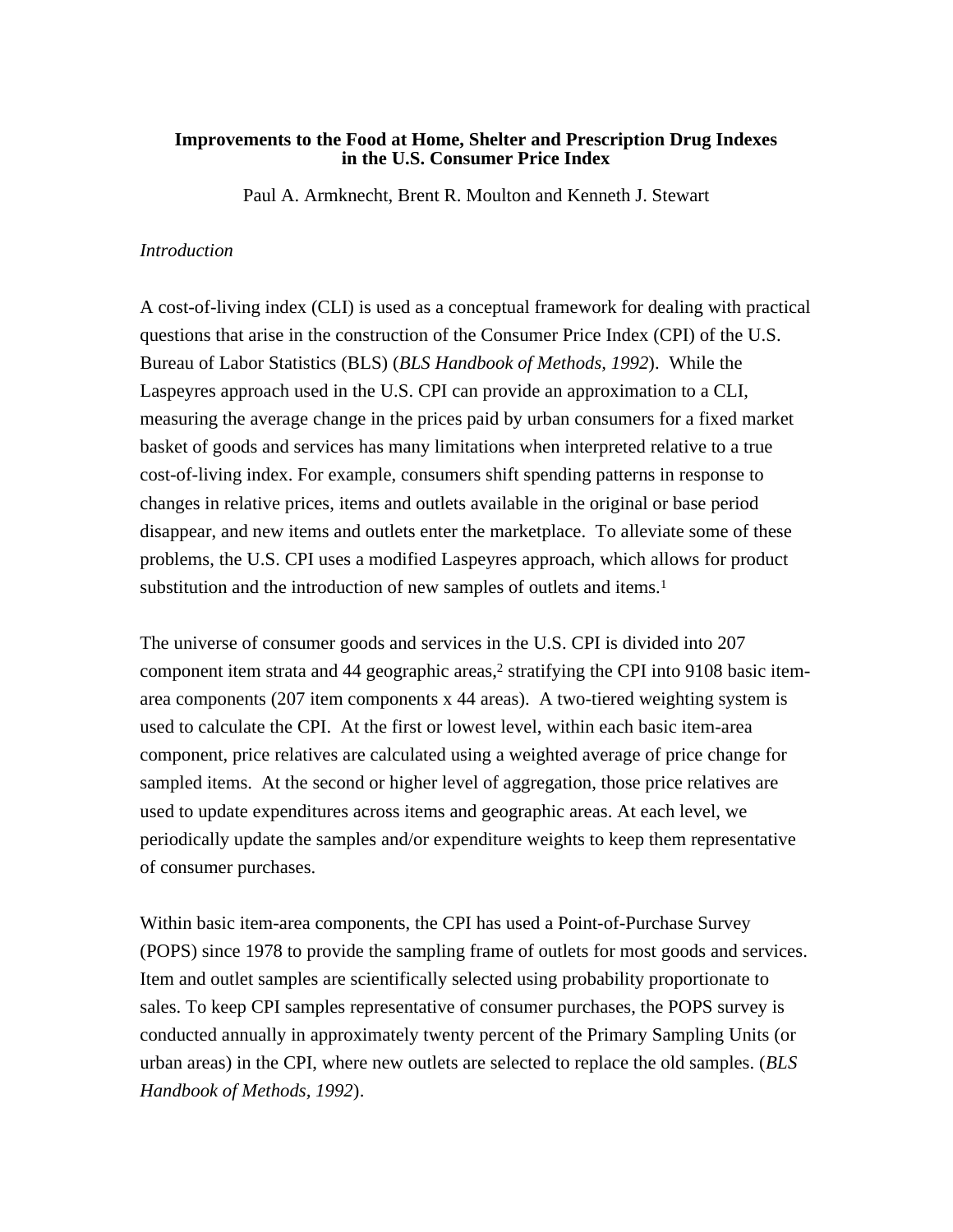At the second or higher level of weighting, base period expenditure weights for each basic item-area component of the CPI are derived from the Consumer Expenditure (CE) Surveys. The index (and thus the expenditure weight) of each component item-area is effectively updated each month by its basic component price relative, and the updated expenditure weights are aggregated across items and geographic areas. To keep these expenditure weights representative of consumer purchases, CE weights are updated every ten years or so. The present CPI is based on 1982-84 CE weights; in January 1998, we are planning to introduce 1993-95 CE weights into the CPI.

The effect of consumers shifting spending patterns in response to price change at the aggregate level in the U.S. CPI has been investigated at length. The "substitution bias" caused by shifting purchasing patterns has been measured at between 0.1% and 0.22% per year (Braithwait, 1980; Manser and McDonald, 1988; Aizcorbe and Jackman, 1993). A portion of these substitution effects could be eliminated with more frequent updating of the CPI expenditure weights (Schmidt, 1993).

The potential effects of substitutions by consumers at the lowest level of estimation within item and area has been explored recently by Armknecht (1993), Moulton (1993), Reinsdorf (1993 and 1994), and Reinsdorf and Moulton (1994). Much of this research examines the assumptions of Leontief preferences in which consumers choose to purchase fixed quantities of goods and services over time, versus Cobb-Douglas preferences in which consumers will substitute goods and services across outlets but keep expenditure shares constant. Leontief preferences imply no substitutions and that consumers have demand elasticities equal to zero. With Cobb-Douglas preferences consumers' demand elasticities are assumed to be unitary. The Leontief or fixed quantity preferences are consistent with the Laspeyres price index for the CLI, while the Cobb-Douglas or constant expenditure shares preferences are consistent with the geometric mean form of the Laspeyres concept for the CLI.

While researching in this area of the appropriate functional form of the estimator for the basic indexes or elementary aggregate, Reinsdorf (1994) has uncovered a systematic bias with the estimator used in the U.S. CPI when new samples are introduced. Moulton (1993) summarizes the type of estimation bias inherent in the U.S. CPI at the first or micro-level of estimation -- the calculation of basic item-area price relatives -- caused by the introduction of new outlet and item samples into the index. Further investigation of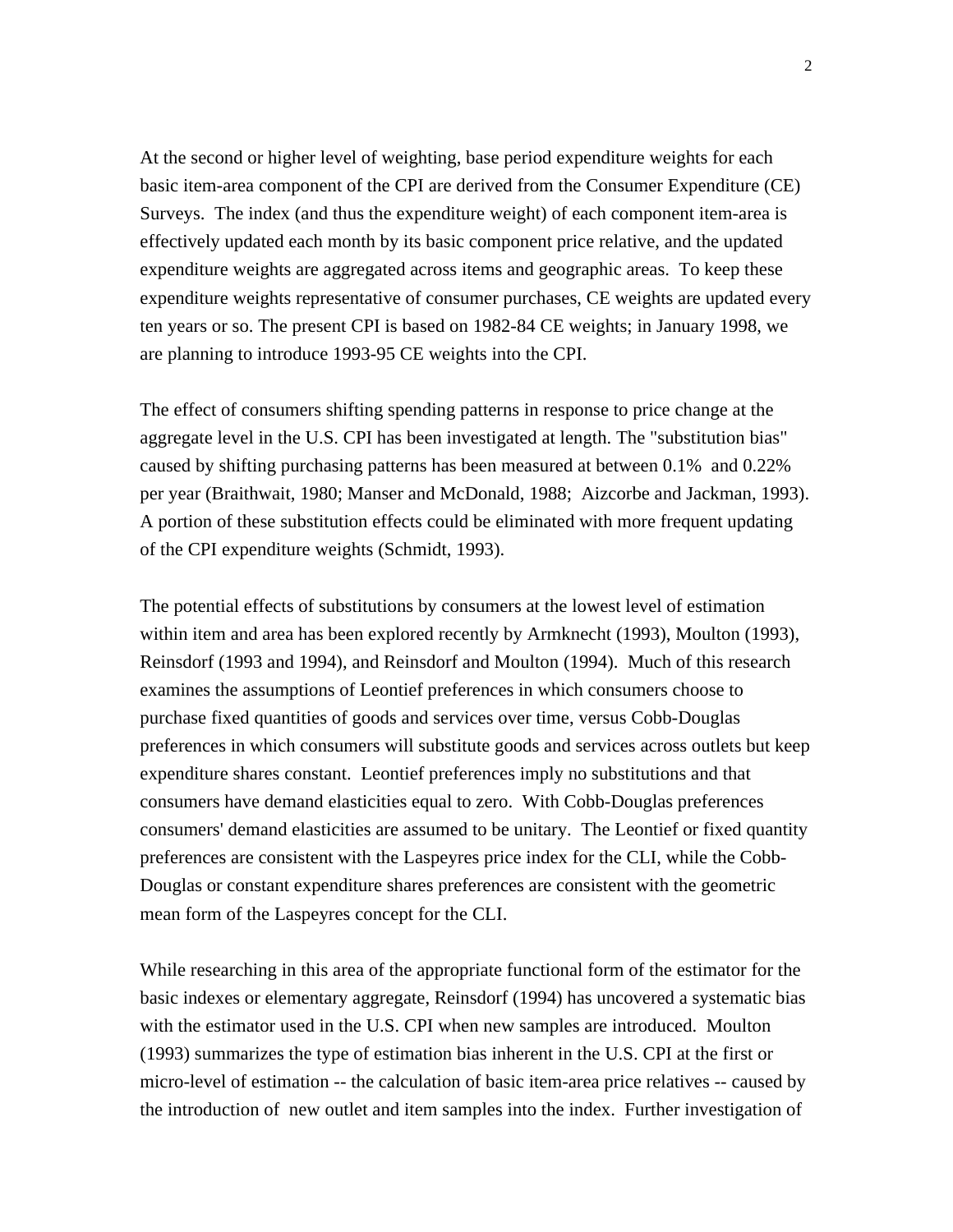the functional form bias has uncovered an analogous problem with the estimator used for imputation of implicit rent changes for owner occupied housing.

Another potential source of bias in the U.S. CPI is the treatment of brand name prescription drugs after their patent expires. Griliches and Cockburn (1993) present evidence that there is substantial substitution of generic drugs for brand drugs when patents expire. The U.S. CPI does not pick up such substitution in a timely manner. To address this situation, BLS will institute new substitution procedures for the prescription drug component of the CPI.

This paper summarizes BLS research into the causes of these biases, presents estimates of their magnitude, and discusses actions to reduce these effects in the U.S. CPI. In section I we discuss the sample rotation problem and alternative solutions, including the one we are implementing. In section II we demonstrate the shelter estimation biases and present the new estimators we plan to introduce. In section III we discuss the new procedures that are being introduced to improve our ability to capture consumers switching to generic drugs as patents on brand drugs expire. In section IV we present a summary and suggestions for future research.

# *I. Sample rotation in the U.S. Consumer Price Index*

Within most basic item-area components, expenditure estimates for each sampled item are derived from the POPS. Retail outlets are also drawn from the POPS, and are introduced into the index usually a year or two after the POPS survey is conducted.

A typical timeline:

| Month |                          |  | 1∠ | 16 | 20                | 24          |
|-------|--------------------------|--|----|----|-------------------|-------------|
|       | Month 1: POPS            |  |    |    | Month $20$ :      | Month $24:$ |
|       | survey taken to          |  |    |    | Initiation prices | Link month  |
|       | estimate EX <sub>b</sub> |  |    |    | for new sample    | prices      |
|       |                          |  |    |    | collected         | collected   |

Following the methodology presented by Moulton (1993) and others, the price index for each item-area component is updated each month by a price relative, as in

$$
Index_t = Index_{t-1} \times R_{t,\,t-1}
$$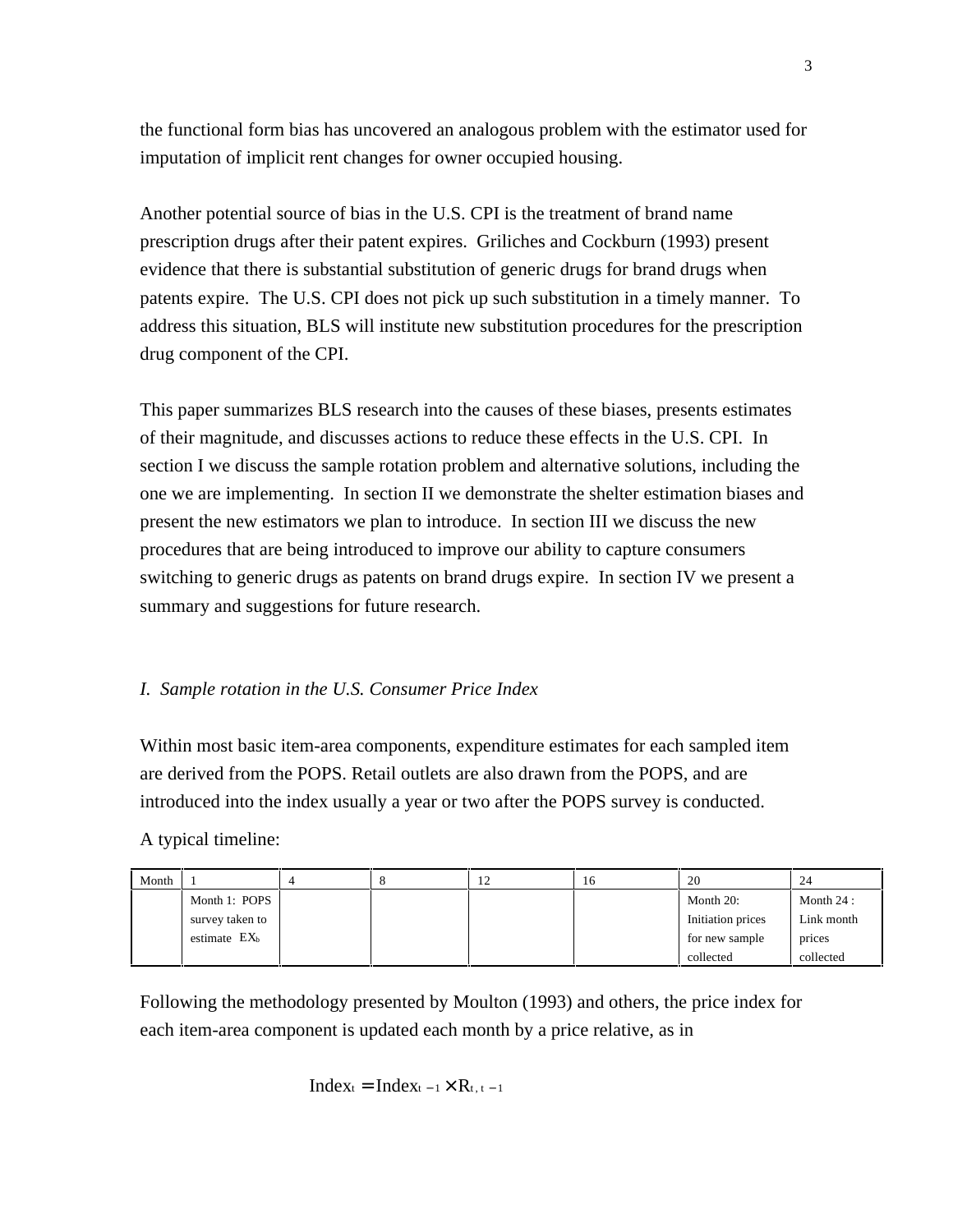Ideally,  $R_{t,t-1}$  is a Laspeyres-based estimate using the ratio of the current cost of purchasing the base period quantities in t to the cost in the previous period t-1,

$$
R_{t,\,t+1}=\frac{\displaystyle\sum P_tQ_b}{\displaystyle\sum P_{t-1}Q_b}
$$

where  $P$  is the price of an item and  $Q<sub>b</sub>$  its base period quantity.

In the U.S. CPI, we do not have base period quantities  $(Q_b)$ ; we only have estimates of base period expenditures  $(EX_b)$ . The Laspeyres-based formula can be rewritten in terms of expenditures using the relation:

$$
Q_{\text{b}} = (EX_{\text{b}} / P_{\text{b}})
$$

Expenditure information is then used to draw the sample of specific items. Because the sample is drawn after the base period, the base-period prices are not known. A proxy base price  $(\hat{P}_b)$  for each selected item is estimated by dividing the link month price of the item by the price change of the component item-area relative from the POPS reference period to the link month, as in

$$
\hat{P}_b = \frac{I_b}{I_{\text{link}}} P_{\text{link}},
$$

where I<sub>b</sub> is the component index value in the POPS base period and Ilink is the index value at link month.

The Laspeyres formula from above

$$
R_{t,\,t+1}=\frac{\displaystyle\sum P_tQ_b}{\displaystyle\sum P_{t-1}Q_b}
$$

is then rewritten as: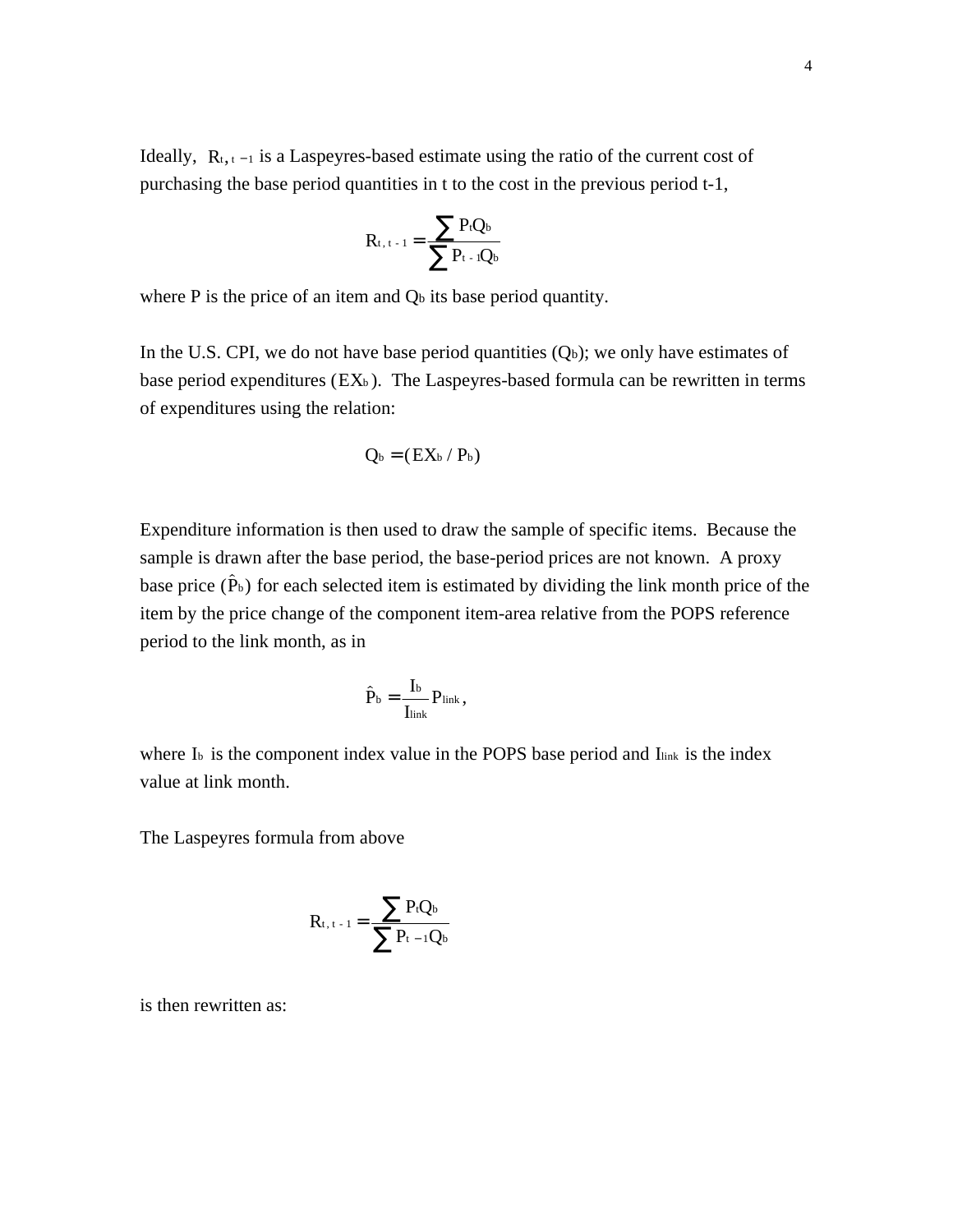$$
R_{t, t-1} = \frac{\sum P_t(EX_b / \hat{P}_b)}{\sum P_{t-1}(EX_b / \hat{P}_b)}
$$

Again, after the new sample has been linked into the index, price relatives are chained together to effectively update fixed-quantity base-period expenditures to the current period. In the first month after the new sample is introduced then, the price relative is

$$
R_{\text{link}+1,\text{link}} = \frac{\sum P_{\text{link}+1}(EX_b \, / \, \hat{P}_b)}{\sum P_{\text{link}}(EX_b \, / \, \hat{P}_b)}
$$

Therefore,

$$
R_{\text{link}+1,\text{ link}} = \frac{\sum P_{\text{link}+1} [EX_{b} / (X * P_{\text{link}})]}{\sum P_{\text{link}} [EX_{b} / (X * P_{\text{link}})]}
$$

where  $X = I_b / I_{\text{link}}$ , the index change for that item-area from the link month back to the POPS period. This can be further simplified to :

$$
R_{\text{link}+1,\text{link}} = \frac{\sum [P_{\text{link}+1}/P_{\text{link}}][EX_{b}/X]}{\sum EX_{b}/X}
$$

Reinsdorf (1993) noted that price indexes were rising at significantly faster rates than average prices in the U.S. CPI, particularly for food items. Most of the divergence between indexes and average prices can probably be attributed to a bias in the functional form for estimating price change at the basic component index level, as noted in a number of recent articles and papers (Armknecht, 1993; Moulton, 1993; Reinsdorf, 1994). Related discussions of functional form bias in basic component indexes also appear in Dalén (1992), Szulc (1983), and Reinsdorf and Moulton (1994).

This occurs because the current method of setting base period prices in the U.S. CPI often creates a significant positive correlation between the weight of an item priced and its price change immediately after introducing the new sample. Forsyth and Fowler (1981), Szulc (1989) and Dalén (1992) also note that the "bouncing" of prices from the base expenditure period to their introduction into the sample often results in a correlation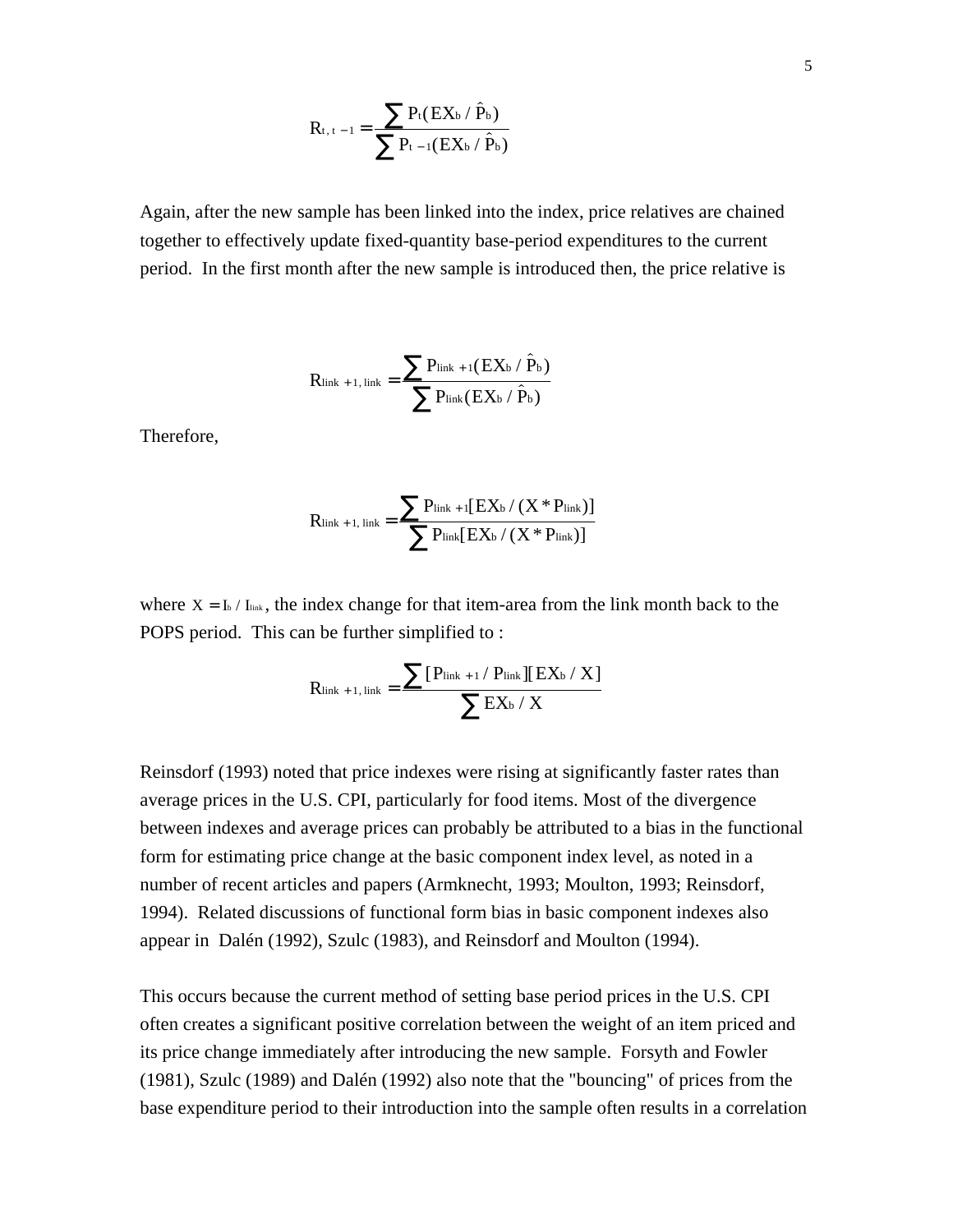between the weight of an item introduced into the sample and its subsequent price change. This can occur with seasonal prices (e.g., strawberries), sale prices, as well as when product substitutions occur (e.g., apparel). Szulc (1983) and Reinsdorf (1994) also note that the effect is particularly severe when indexes are chained, as they are in the U.S. CPI.

As seen from the equation above, in the U.S. CPI, newly sampled items that are on sale or have unusually low prices at sample rotation will tend to have unusually low base period prices, and thus unusually high implicit quantity weights. These items are likely to go off sale the next period, so that a high weight is given to items that are increasing in price. Since the weights are inversely proportional to the starting price Plink, Reinsdorf (1994) notes that this estimator has properties similar to that of a Sauerbeck index immediately after the new sample is linked into the index. A Sauerbeck index is derived from the unweighted average of price relatives.

For example, presume a set of banana prices where the average price in an area is always \$1.00, but prices within a specific outlet can vary between \$0.50 to \$1.50. If a new sample of two equally weighted banana quotes in that area is introduced into the CPI where

|           | link month | link month $+1$ |
|-----------|------------|-----------------|
| Banana #1 |            |                 |
| Banana #2 |            |                 |

then the price relative in link month  $+1$  would be

$$
\frac{(1.00/1.50+1.00/0.50)}{(1.50/1.50+0.50/0.50)} = \frac{0.67+2.0}{2} = 1.33
$$

Even without the correlation between new weights and subsequent price change, this estimator fails the permutation test suggested by Dalén (1992).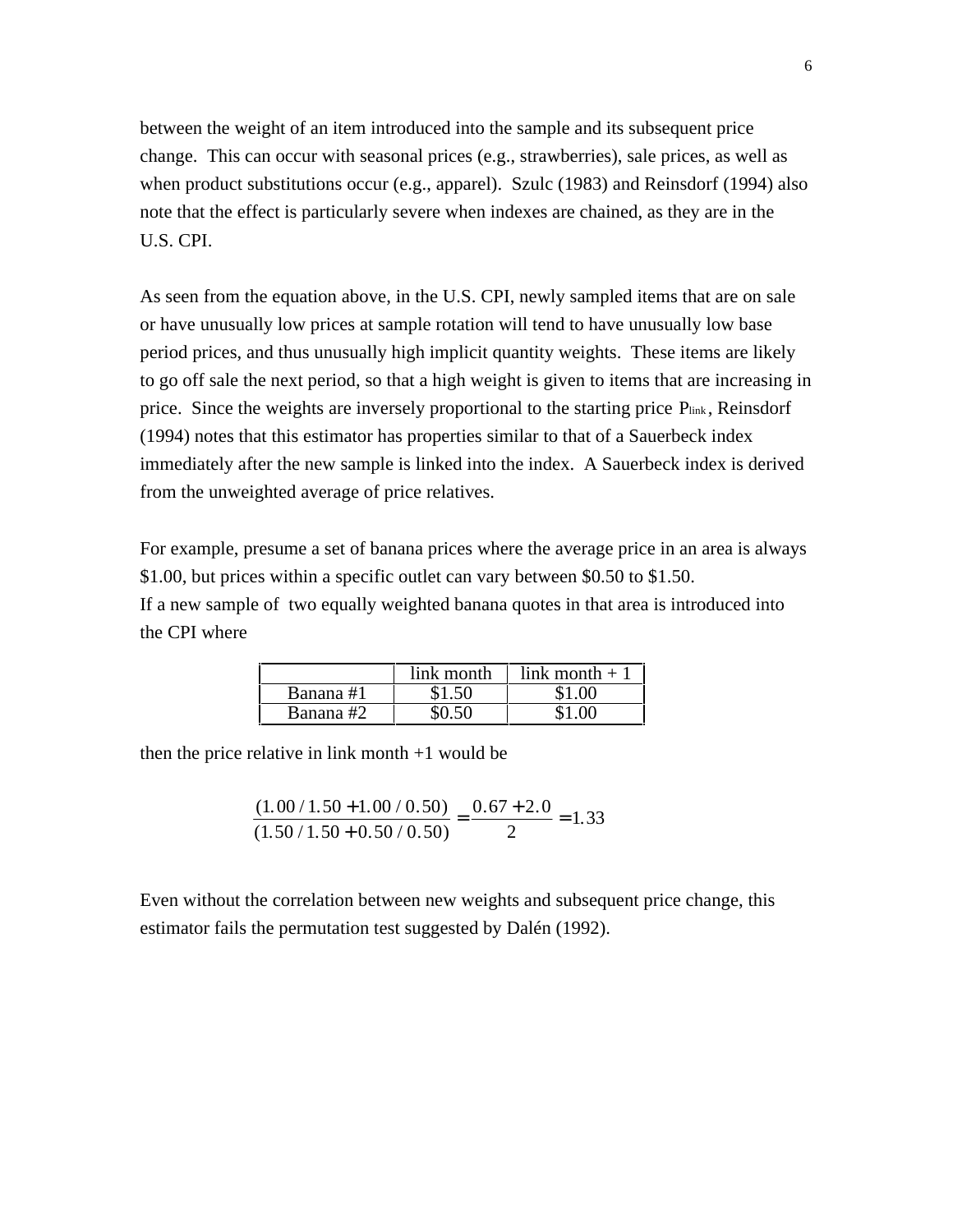## **Alternatives for alleviating sample rotation bias in the U.S. CPI**

Many proposals have been forwarded to alleviate the bias caused by the rotation of new item and outlet samples in the U.S. CPI. If we had unlimited resources, we could expand our surveys to get more timely information on expenditures or even actual quantities sold. These are options that will be explored in the future for specific commodities as we examine data available from private market research groups. In the interim, there are three ways that have been systematically investigated in which the current bias in the CPI sample rotation process may be alleviated:

- 1) using geometric means to calculate basic item-area price relatives;
- 2) setting base period prices using pre-link month "initiation" prices; and
- 3) pricing both the old and new samples for a period of time before introducing the new samples into the CPI.

Using geometric means to calculate basic item-area price relatives.

Price relatives constructed using geometric means have many desirable statistical properties (Dalén, 1992; Turvey, 1989; Szulc, 1989) and, under certain conditions, can be demonstrated to be superior to Laspeyres when approximating cost-of-living indexes (Moulton, 1993).

In Moulton (1993), most item categories within the CPI were recalculated from June 1992 through June 1993 using geometric means to calculate basic item-area price relatives. Mathematically, the geometric mean price relative is:

$$
R_{t, t-1} = \prod (P_t/P_{t-1})^{S_b}
$$

where  $S<sub>b</sub>$  is the base-period expenditure share for that item. Since items are effectively weighted by expenditure shares, it is not necessary to estimate (or misestimate) base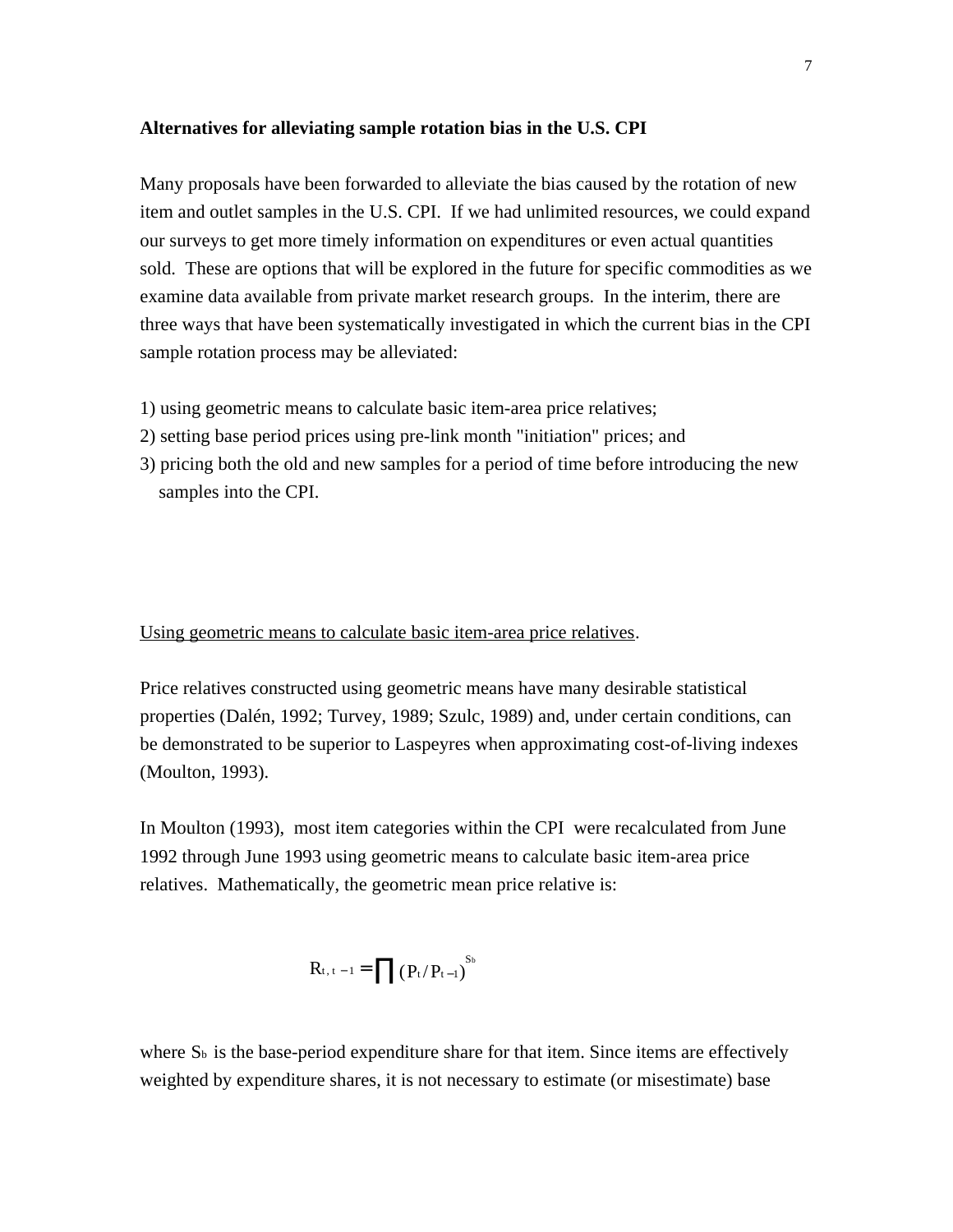period quantities. Unlike the true form of the Laspeyres concept, where base period quantities are fixed, here relative base period expenditure shares are fixed.

For items included in the simulation by Moulton, the simulated Laspeyres arithmetic mean CPI went up 2.95 percent; the index using geometric means rose 2.48 percent. The differences between the two indexes were most striking for food and apparel items.<sup>3</sup>

It is the intention of the Bureau of Labor Statistics to create experimental indexes for the U.S. CPI using geometric means in calculating basic item-area price relatives starting sometime in 1996. These test indexes will be used to generate further research. We are hopeful that a parallel production-quality index using geometric means could be published on a monthly basis late in the year 2000.

In addition, the U.S. CPI is seeking additional research into the conceptual underpinnings associated with using geometric means at the basic component level. At a recent conference sponsored by the National Bureau of Economic Research on the economics of new products, this approach to estimation was raised and received considerable encouragement for future research efforts.

# Using initiation prices to set base period prices.

Changes have been suggested in our current estimator to create an independence between the price used to set a base price and the price change following the introduction of a new sample. One potential way to reduce the correlation between the link month price and the base-period price would be to set the base price by taking the *initiation price,* usually observed several months before the sample is linked, and rebasing it to the POPS year. The initiation price for a quote is typically collected about three to five months before link month, but approximately one-sixth of quotes are initiated during link month (see table 1).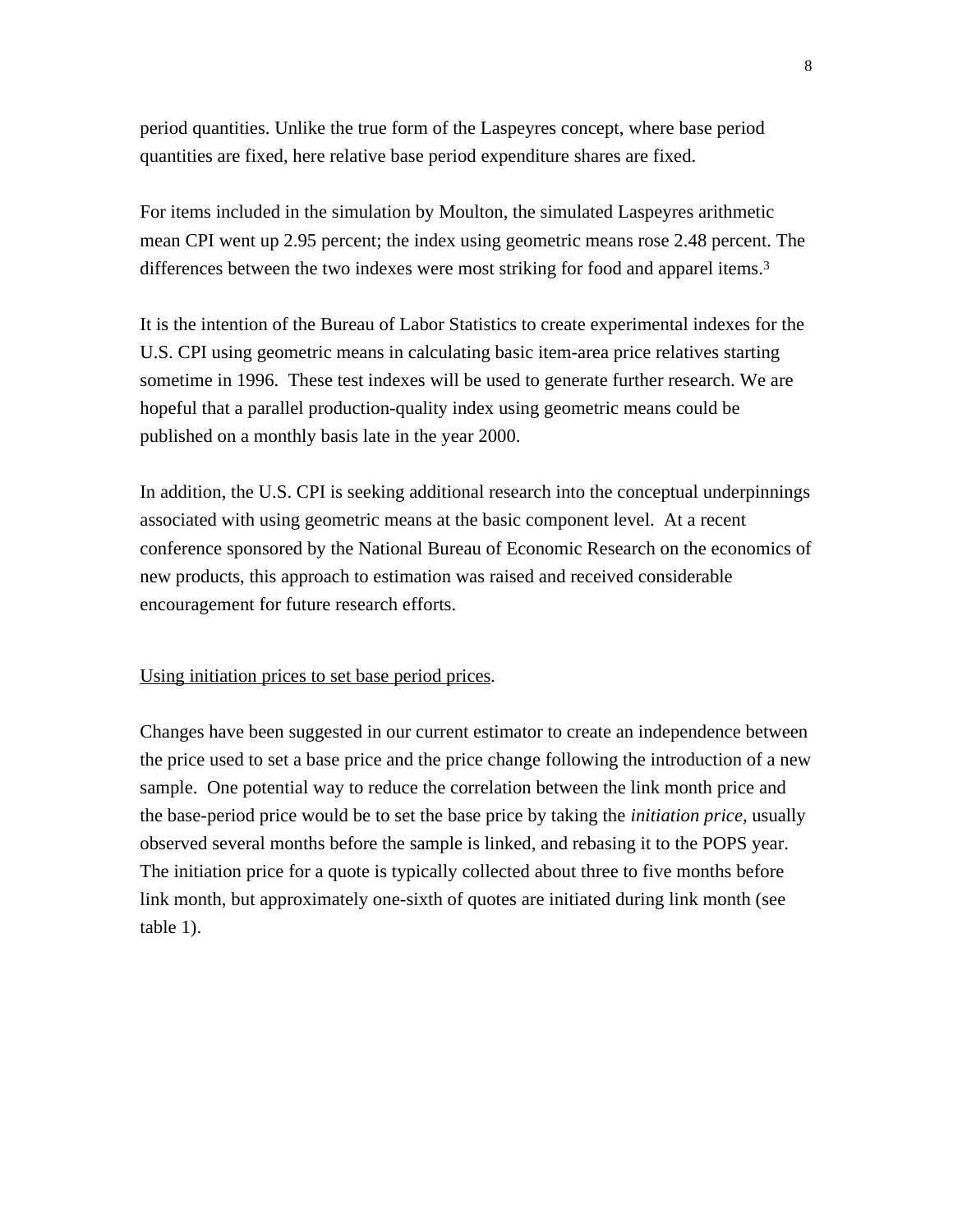Table 1. Number of months between initiation price and link month price, drawn from quotes in the April 1993 CPI database.

| Number of      | Percent |
|----------------|---------|
| <b>Months</b>  |         |
| 0              | 17.2    |
|                | 0.9     |
| 2              | 2.3     |
| 3              | 26.3    |
| 4              | 26.5    |
| $\overline{5}$ | 18.1    |
| 6              | 5.9     |
| or more        | 2 g     |

In this approach, the base period price would be defined as  $\ddot{\phantom{0}}$ 

$$
P_b = X_z P_{\text{init}},
$$

where  $X_z = I_b / I_{\text{init}}$ , and the price relative would become

$$
R_{\text{link}+1,\text{ link}} = \frac{\sum P_{\text{link}+1} [EX_{b} / (X_{z} * P_{\text{init}})]}{\sum P_{\text{link}} [EX_{b} / (X_{z} * P_{\text{init}})]}
$$

To test the impact on the CPI of setting base period prices on initiation prices, indexes were recalculated for most item categories using the new base period prices (see Table 2).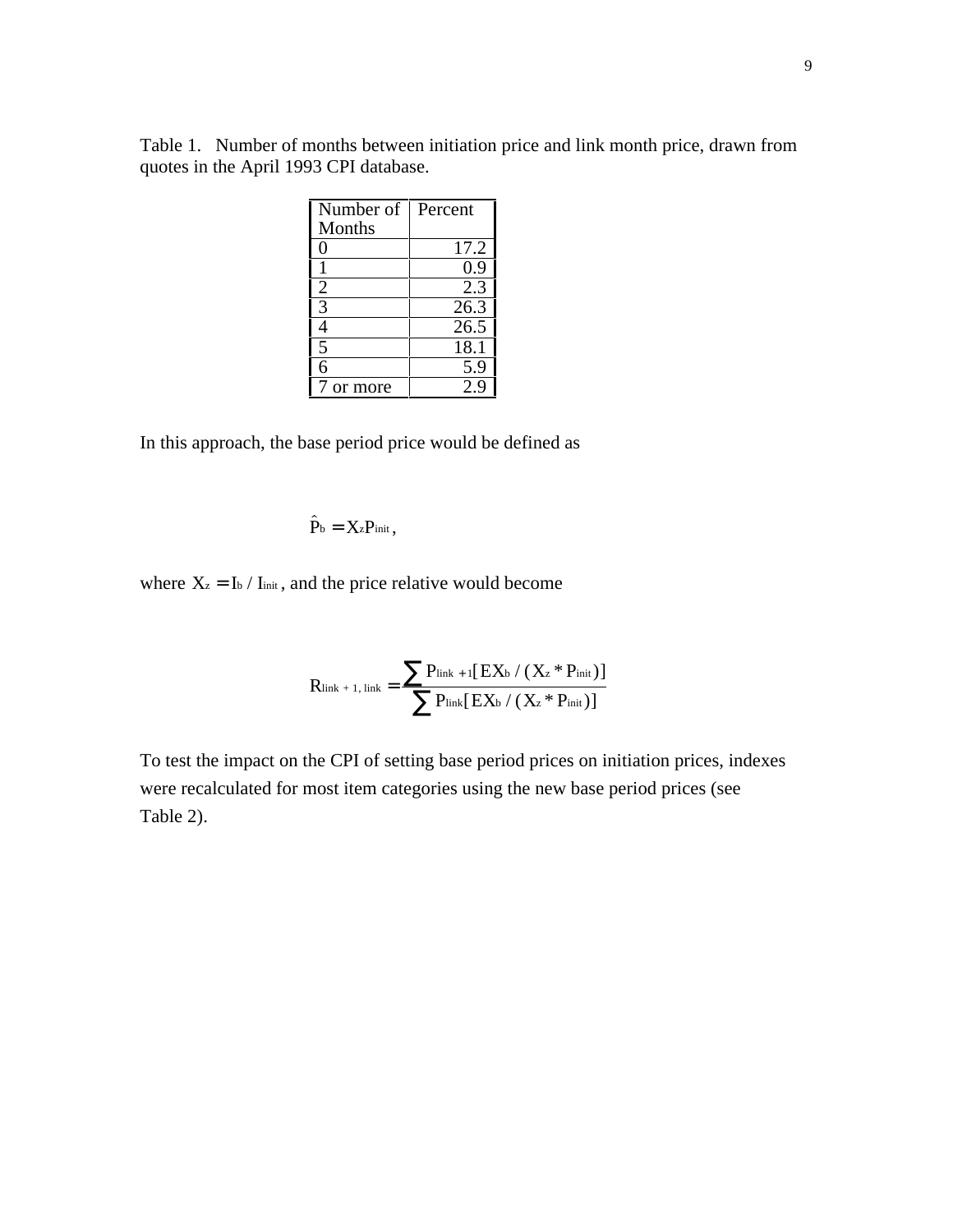| Expenditure group (defined by       | <b>Current CPI</b> | Alternative CPI (with base |
|-------------------------------------|--------------------|----------------------------|
| the set of strata included in test) |                    | prices recalculated)       |
| All items included in test          | 2.13%              | 2.02%                      |
| Food and Beverages                  | 1.59               | 1.38                       |
| Food at home                        | 1.59               | 1.23                       |
| Food away from home                 | 1.66               | 1.65                       |
| <b>Beverages</b>                    | 1.32               | 1.33                       |
| Housing (excl. shelter)             | 1.82               | 1.69                       |
| <b>Transportation items</b>         | 1.76               | 1.72                       |
| Medical care items                  | 4.34               | 4.30                       |
| <b>Entertainment items</b>          | 3.50               | 3.42                       |
| Other goods and services            | 1.94               | 1.90                       |

Table 2. Percent change from May 1993-May 1994, selected item categories, current CPI versus alternative.

If this change had been implemented in the CPI for the items included in the test, the allitems CPI would have been reduced by around 0.07% per year [(2.13%- 2.02%)x64%]=0.07, where 64% is the approximate weight of the items included in the test. About half of the effect would occur in the "Food at home" category, which has approximately 10% of the weight in the CPI-U population [(1.59%- 1.23%)x10%]=0.036.

Redesigning the computer system to set base prices on initiation prices, however, was not feasible because the required resource commitment was too large. A similar approach, discussed in the next section, was chosen because it was more cost effective.

Other proposals aimed at creating an independence between the price used to set a baseperiod price and the price collected at sample introduction have not been fully investigated at this point. These proposals include using an average price calculated for a similar cluster of items, using an average price over the past year supplied by the respondent, and obtaining an average price from private market research data for a particular item. Preliminary research into these ideas has suggested they would either be difficult operationally and, therefore, costly to implement, or may introduce other errors into the CPI.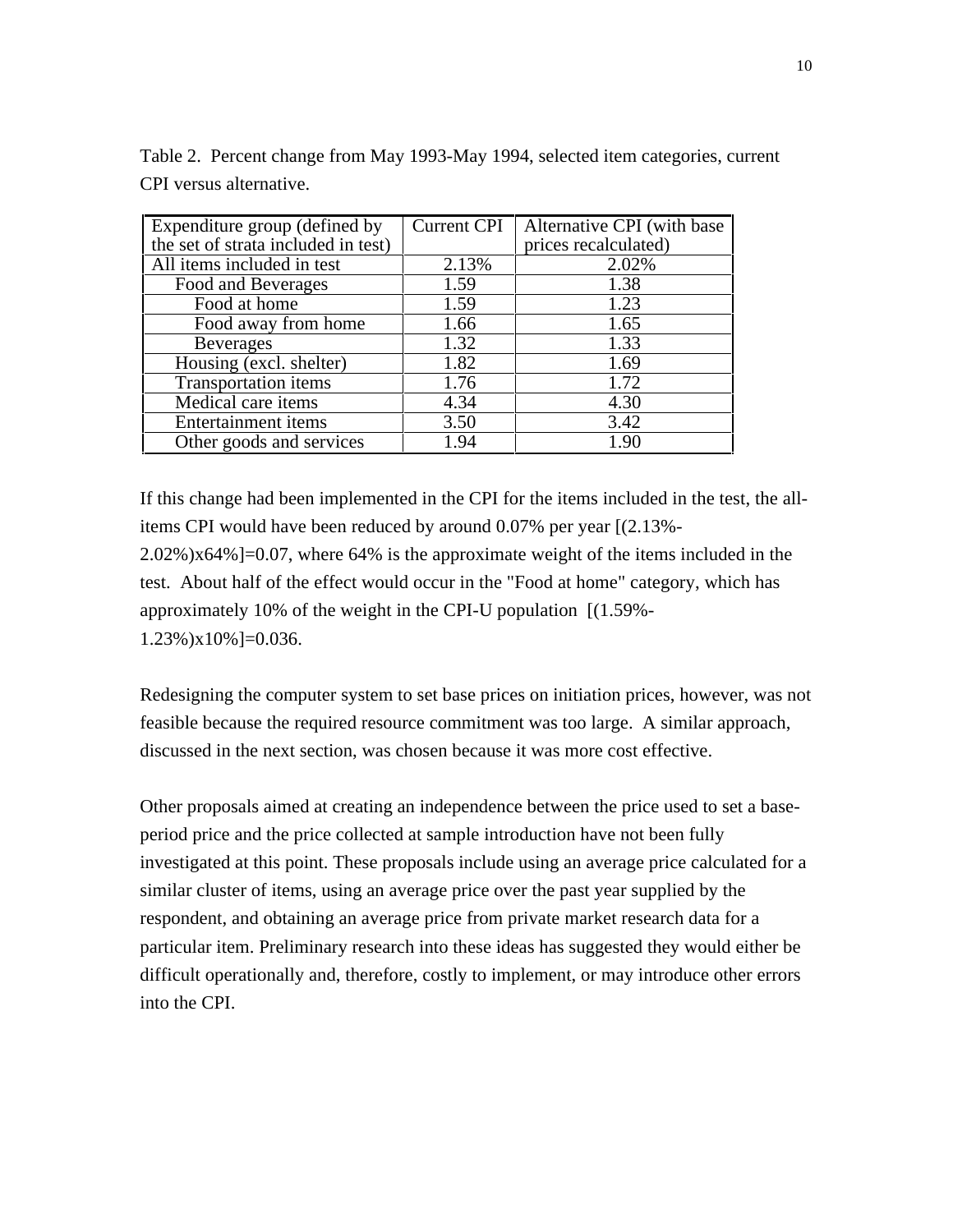Pricing both the old and new samples for a period of time before introducing the new samples into the CPI.

An alternative solution is to price overlap samples for food-at-home categories for three months. This means that the CPI would continue to price and use in the index calculation the old samples for food-at-home observations for three months after it had discontinued the rest of the old sample for other items; at the same time it would price but not use in the calculation the new sample for food-at-home observations. By doing this, base-period prices for items in the new sample can be calculated using these earlier prices, and are much less likely to be correlated with price change after the new sample is linked into the index. Pricing double samples for food at home for three months is expected to have the same effect as setting the base price on the initiation price. Although food at home represents only about 10% of the weight of all items, it would benefit the most by the institution of overlap samples

Mathematically, the calculation of the price relative would be similar to that for setting base prices from initiation prices:

$$
R_{\text{link}+1,\text{ link}} = \frac{\sum P_{\text{link}+1} [EX_{b} / (X_{z} * P_{\text{link}-3})]}{\sum P_{\text{link}} [EX_{b} / (X_{z} * P_{\text{link}-3})]}
$$

The only difference is that the initiation price can typically be collected as early as  $P_{\text{link-6}}$ and as late as P<sub>link</sub>, as seen in Table 1 above.

While we cannot make a prospective estimate, our research into setting base prices on initiation prices indicates that the bias in the entire CPI by delaying the linking of new samples for food at home could be reduced around 0.04% per year. We should have a retrospective 12-month impact of this change in the middle of 1996.

We will implement this method for food at home items in those cities whose samples will be linked in January 1995 (St. Louis, Missouri and Nashville, Tennessee). A new sample for Chicago will be linked in February 1995.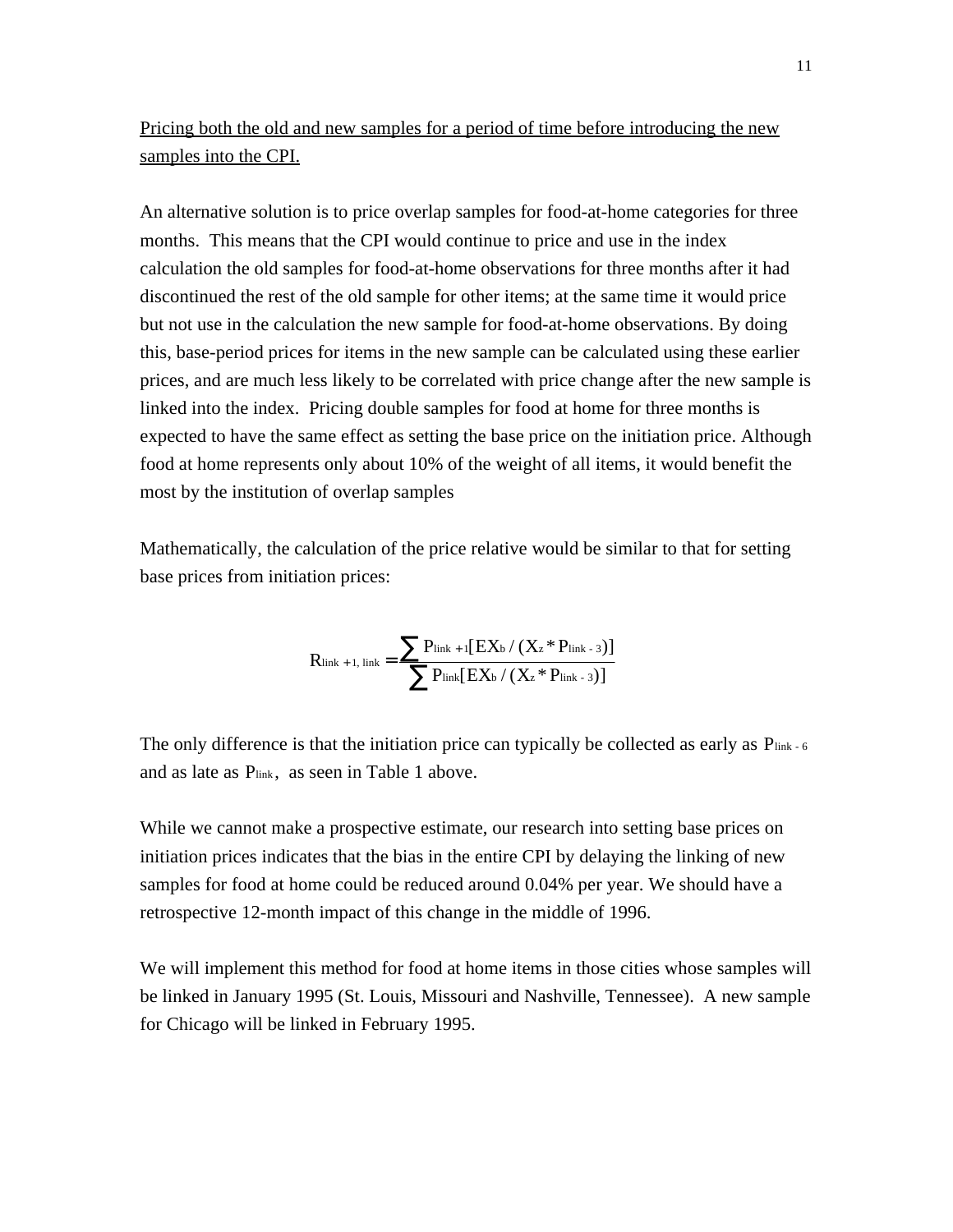#### *II. Rent and owners' equivalent rent*

The shelter components of the U.S. CPI also present some unusual estimation problems. The most prominent of these is the estimation of changes in homeowners' equivalent rent, a concept that must be estimated indirectly because the owners' implicit rents are not directly observable. Another issue is that rent data are collected less frequently than other prices, at 6-month intervals. This led to adoption in 1978 of a composite estimator that combines information from the 6-month collection intervals with respondent-recall information about rent changes during the preceding month.

## Owners' implicit rent.

One outcome of research by BLS staff into the sample rotation and chaining properties of CPI estimators has been an examination of the chaining properties of the imputation formula used to calculate owners' implicit rents. BLS adopted the concept of owners' equivalent rent in 1983 as the economic concept to be measured by the price index for owner-occupied housing (Gillingham and Lane, 1982). From 1983-1986 the index was calculated by simply reweighting the rent sample to represent owner-occupied units. Beginning in January 1987, BLS began estimating owners' equivalent rent using a sample of owner-occupied units. Each owner unit was assigned an initial implicit rent based on a rent level estimated by the field representative. Subsequently, every six months each owner unit was matched to one or more rental units, and the implicit rent was imputed forward by the average rent change of the matched rental units. The matching procedure attempts to match the owner to rental units in the same neighborhood with similar structural attributes. See *BLS Handbook of Methods* (1992) for details on the matching and imputation procedures and Lane and Sommers (1984) for a discussion of the model underlying the matching and imputation methodology.

The formula currently used to measure average rent change of matched rental units is an equally weighted average of renter relatives, or Sauerbeck formula. These relatives are chained together each time an owner unit is matched, every six months. The tendency of the Sauerbeck formula to exhibit chain drift could therefore lead to substantial overstatement of the change in owners' implicit rent. Our research, presented below, suggests that the overstatement relative to other formulas with better index-number properties has been about 0.5% per year.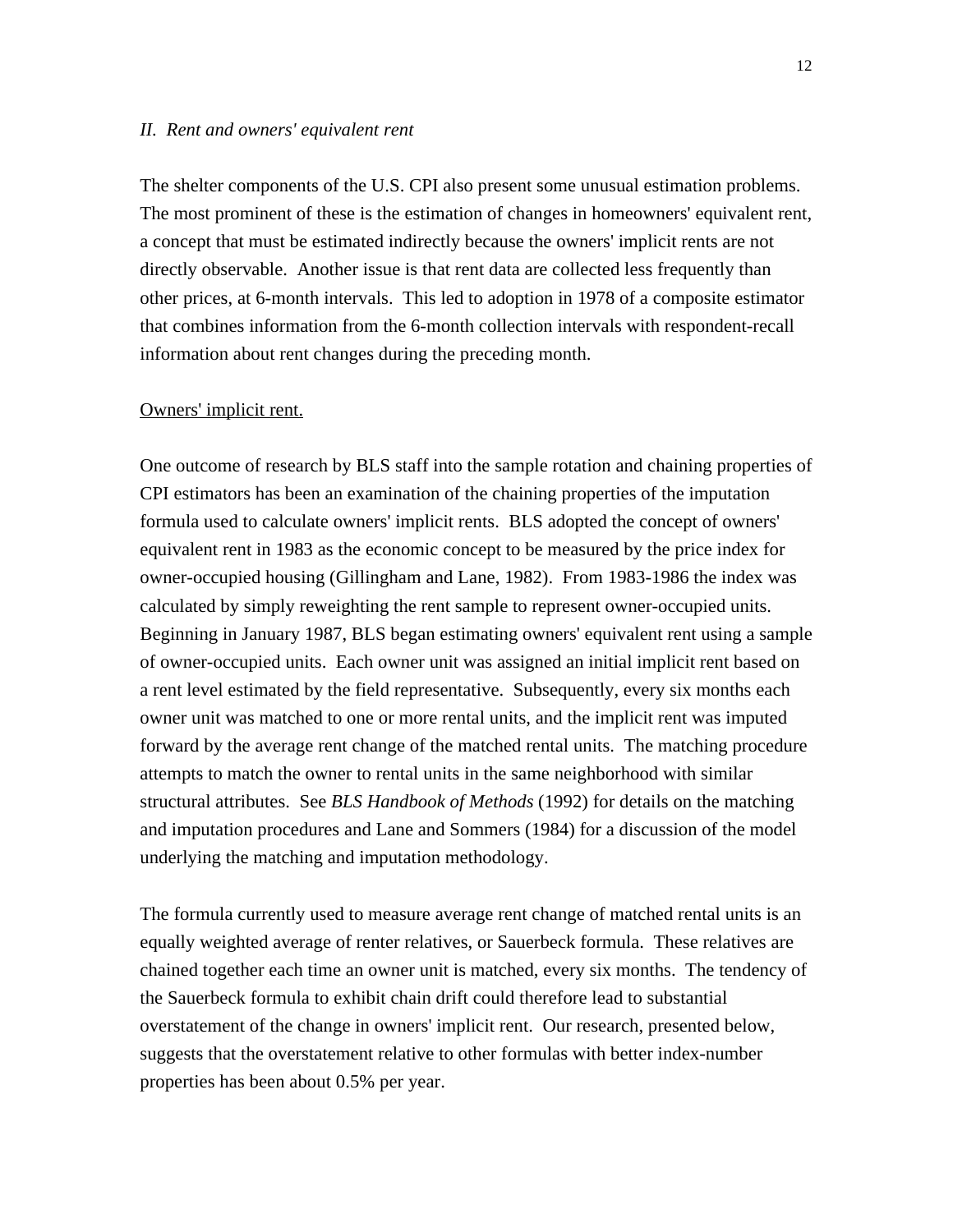To understand how the chaining of imputed owner rent changes causes upward drift, consider the following example. Suppose that an owner with an initial implicit rent of \$500 is matched to two renters, each of whom also has an initial rent of \$500. The first period, one of the renters experiences a rent increase to \$600, and the other rent remains unchanged. The next period, the first rent remains equal to \$600, but the second rent increases from \$500 to \$600. An appropriate implicit rent formula should have the owner's implicit rent increase to \$600, or in other words satisfy the "proportionality" property. The current formula does not satisfy this property, however, and the owner's implicit rent would increase to \$605.

| Date     | Matched rent $# 1$ | Matched rent $#2$ | Owner implicit<br>rent: Sauerbeck<br>formula | Owner implicit<br>rent: ratio-of-<br>sums formula |
|----------|--------------------|-------------------|----------------------------------------------|---------------------------------------------------|
| $Jan-93$ | \$500              | \$500             | \$500                                        | \$500                                             |
| Jul-93   | 600                | 500               | 550                                          | 550                                               |
| Jan-94   | 600                | 600               | 605                                          | 600                                               |

This example illustrates that the current formula causes the implicit rent (and therefore the index) to overstate the rent change of matched rental units. The current implicit rent formula was introduced in January 1987—since then the growth rate of the homeowners' index has exceeded the growth rate of the renters' index by 0.9% per year. Approximately half of the difference can be attributed to using an inappropriate imputation formula.

The current Sauerbeck imputation formula for the 6-month owner relative is (except for an age factor):

$$
S_j=\frac{1}{n_j}\sum_{i\in Q_j}\frac{P_{i,\,t}}{P_{i,\,t\,-\,6}},
$$

where  $P_{i,t}$  is the current period pure rent of matched renter i,  $P_{i,t-6}$  is the pure rent from 6 months previous, Qj is the set of renters matched to owner j*,* and nj is the number of renters in that set.

An alternative formula that satisfies the proportionality criterion is the ratio of sums (A):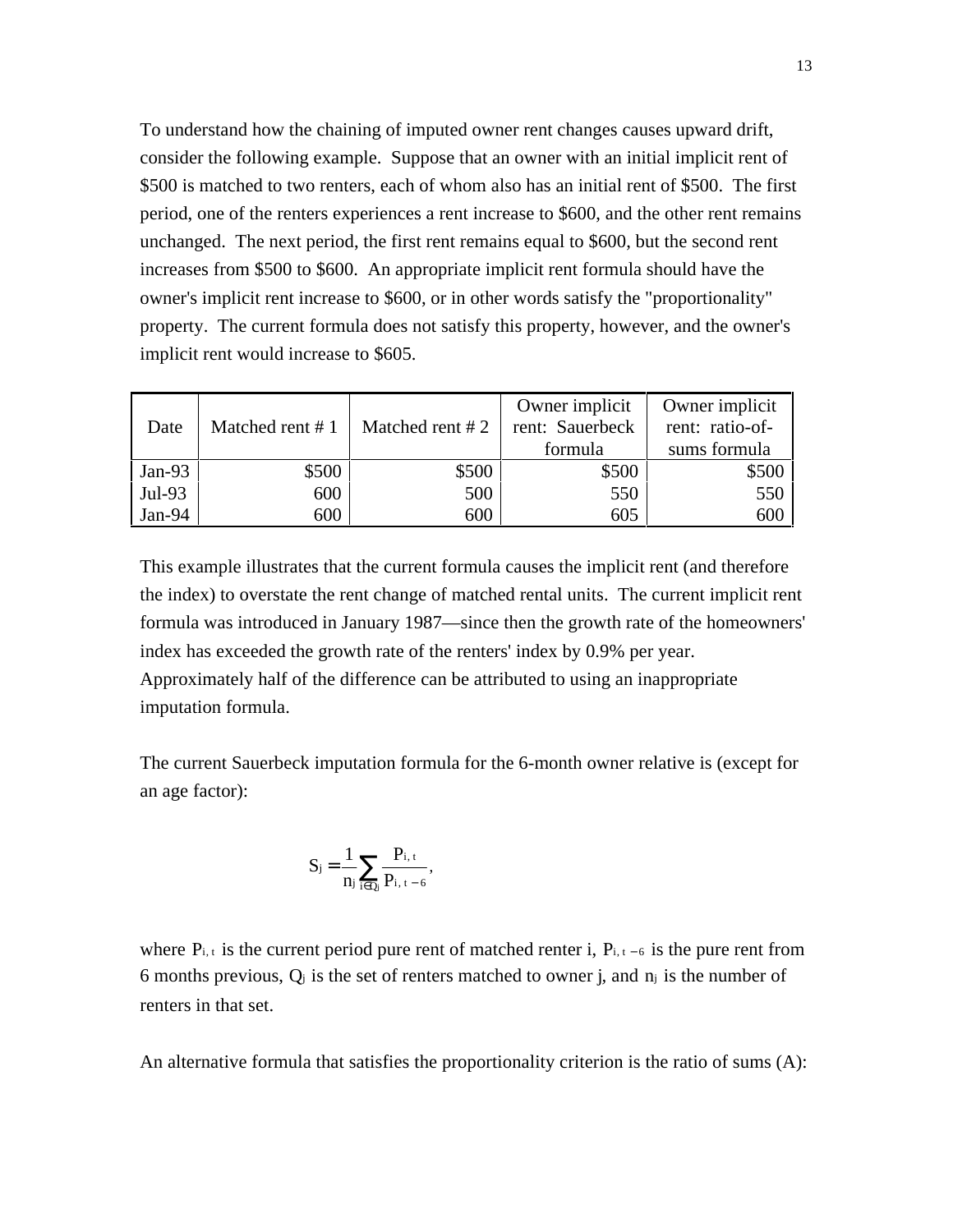$$
A_j\!=\!\frac{\displaystyle\sum P_{i,\,t}}{\displaystyle\sum P_{i,\,t-\,6}},
$$

The fact that this formula satisfies the proportionality principle is illustrated using the earlier example, in which the ratio of sums moves the owner's implicit rent to the correct long-run value of \$600.

In the simulations reported below, the age (depreciation) factor was applied to the renter relatives, as is done in the current index, and then formulas S and A were used to calculate implicit rents from the matched renters. Similar expressions were applied to obtain the 1-month changes in implicit rent.

# Composite Estimation.

The current composite estimator for shelter was introduced with two objectives: to improve the timeliness of the index and to reduce the variance. The form of the composite estimator currently used for rent and homeowners' equivalent rent is

 $I_t = 0.65 \times R_{t, t-1} \times I_{t-1} + 0.35 \times R_{t, t-6} \times I_{t-6}$ 

where I<sub>t</sub>, I<sub>t-1</sub>, and I<sub>t-6</sub> are the current period, previous period, and period t – 6 indexes for the area,  $R_{t,t-1}$  is the 1-month relative, which is calculated using respondent recall of the previous month's rent, and  $R_{t, t - 6}$  is the 6-month relative, which is calculated from comparing current rent to the rent reported during the last interview, six months previously.

The composite estimator was intended to produce an unbiased estimate of the current index, under the assumption that the 1-month and 6-month relatives are each unbiased estimates of relative rent change during the corresponding interval. Research by staff of the Price Statistical Methods Division of BLS, however, has found that the 1-month relatives tend to underestimate rent change. One of the reasons for this is that rent changes often occur when the tenant changes, and the new tenant may not be aware that a rent change has taken place. The CPI uses a vacancy imputation procedure to try to adjust for units that were vacant during the previous month, but these imputations are necessarily imperfect (Baskin, 1994). Even among long-term tenants, however, the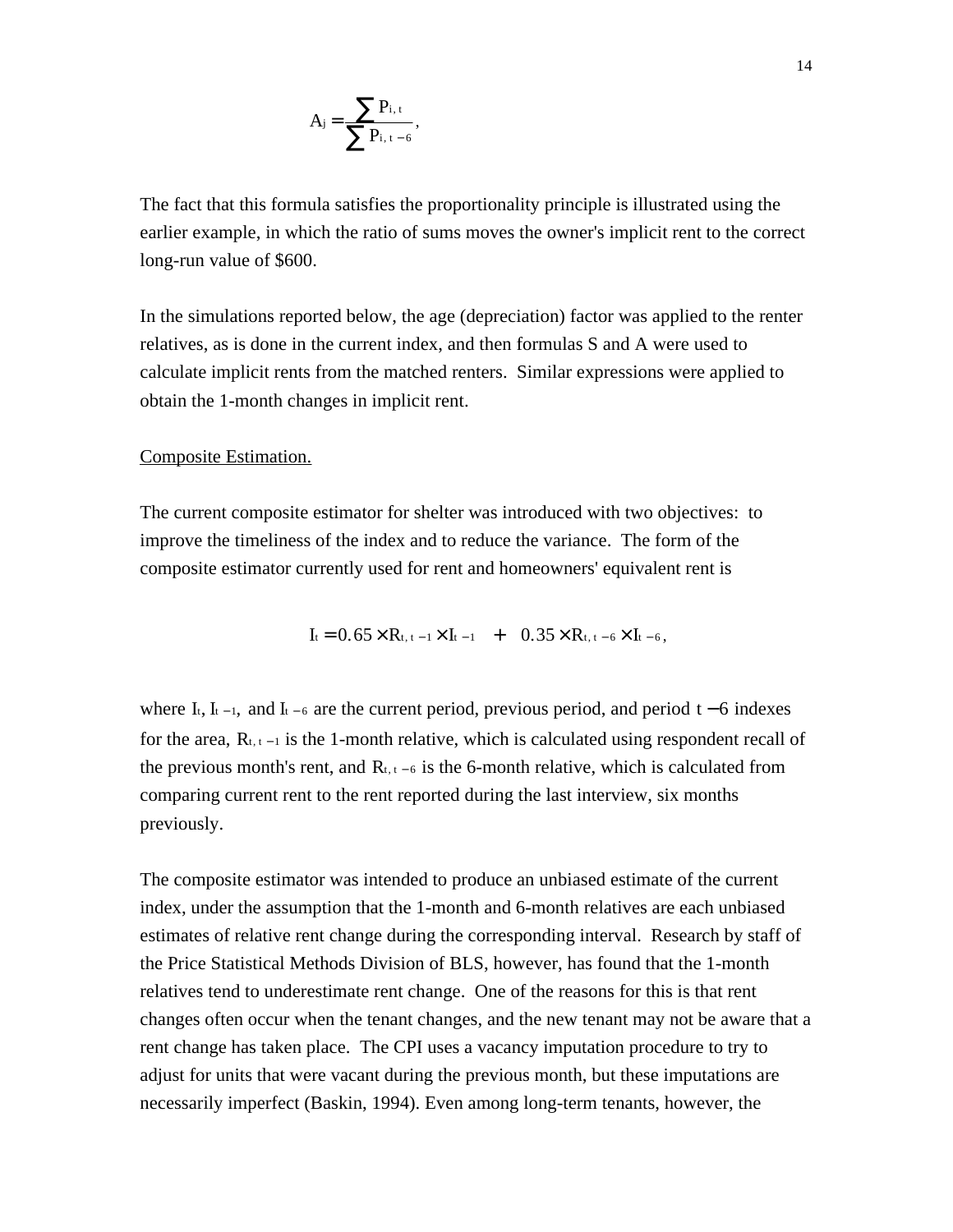evidence indicates that there is significant under reporting of 1-month rent changes (Jacobson, 1994a).

Because the 6-month relative is considered much more reliable, in general, than the 1 month relative, the following "6-month chained" formula has been studied as an alternative to the current composite estimator:

$$
I_t = (R_{t, t-6})^{l/6} \times I_{t-1}
$$

This index formula also eliminates the oscillating patterns that occur in the composite formula because the 6-month relative is multiplied by the 6-months previous index. For analysis of the properties of the composite index and various alternatives see Kosary, Branscome, and Sommers (1984) and Jacobson (1994b). Research has shown that the variance of the 6-month chained formula is much lower than for the composite formula, and furthermore the validity of the measure is improved to the extent that under reporting of 1-month rent changes is eliminated (Leaver, 1994). The only potential disadvantage is a possible reduction in the timeliness of the indexes, since it would take an average of 3- 4 months for rent changes to appear in the index. It should be noted, however, that some of the improved timeliness of the current composite estimator is illusory, since much of the 1-month rent change is derived from vacancy imputations which in turn are derived from 6-month rent changes. Since rents are largely determined by long-term contracts and tend to move gradually, the disadvantage of reduced timeliness is not so great for shelter as it would be for other components of the CPI.

# **Simulations**

To test these alternative formulas using actual production data, we simulated the index calculations for owners' equivalent rent under alternative implicit rent imputation formulas and under the composite and 6-month chained index estimation formulas over the period from March 1992 to June 1994. These simulations use the same owner-renter matches that were assigned when the published indexes were produced, and thus these simulations give us accurate estimates of what the indexes would have been had the alternatives been adopted in April 1992. The alternative implicit rents and indexes were carried forward for each subsequent month's calculations.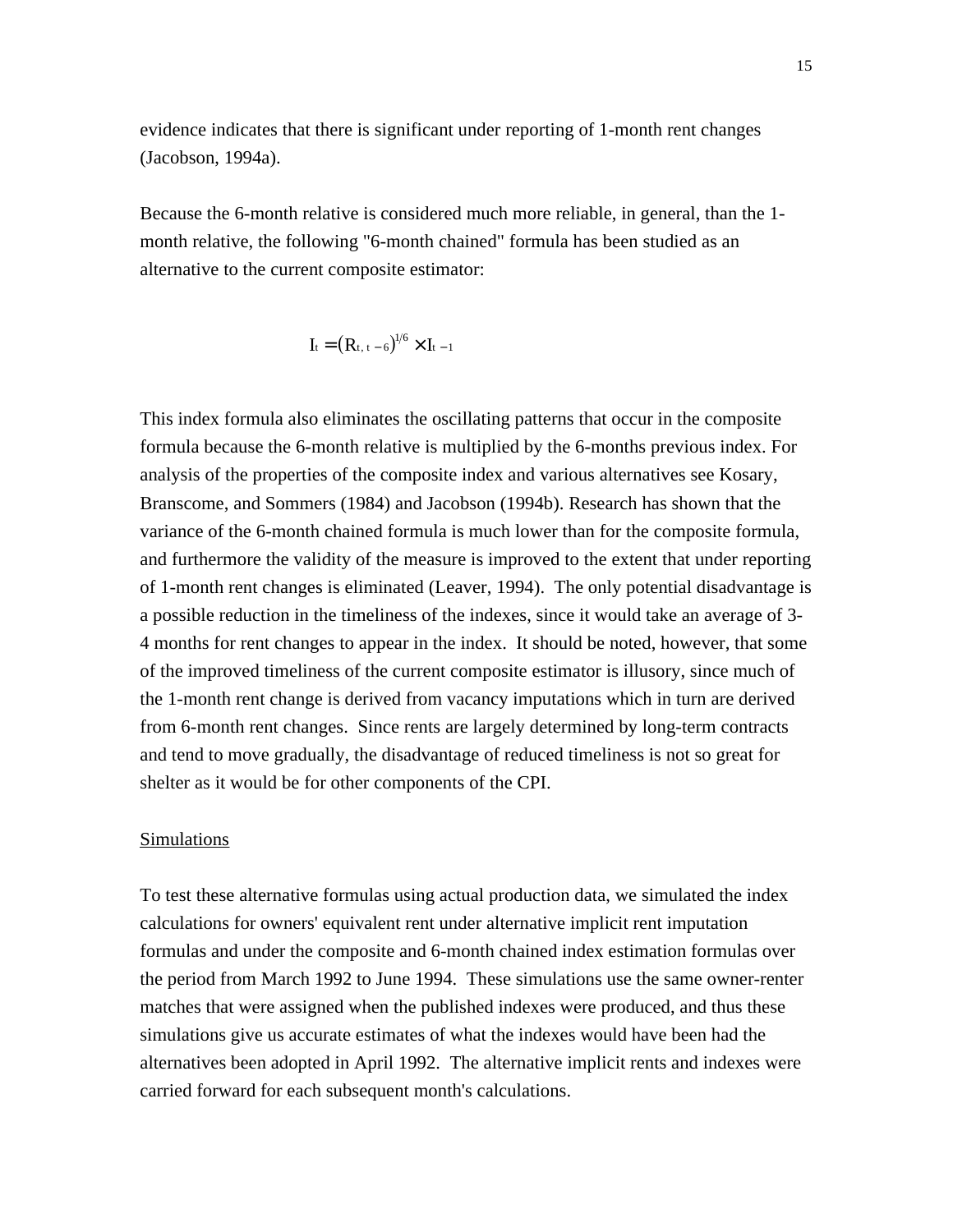Chart 1 shows the 1-month index changes for rent using the current composite estimator and the alternative 6-month chained formula. The lower variability of the 6-month chained formula is easily seen in the chart. Table 3 shows that the composite estimator produces an annual growth rate for the index of about 2.1%, compared to 2.3% for the 6 month chained estimator. This difference is most likely attributable to under reporting of 1-month rent changes. Chart 2 shows that the 6-month chained formula results in a similar reduction in variability for homeowners' equivalent rent. Table 3 shows that changing the imputation formula (while continuing to use the composite estimator) reduces the annual growth rate of the owners' equivalent rent index from 3.0% to 2.5%, which is attributable to the chain drift problem of the Sauerbeck formula. Changing from the composite to the 6-month chained estimator increases the index growth rate from 2.5% to 2.6%, which can be attributed to the under reporting of 1-month rent changes. Overall, the alternative estimator is expected to reduce the growth rate of owners' equivalent rent by 0.4% per year.

| Index / Estimator                        | Cumulative change | Annual rate of |
|------------------------------------------|-------------------|----------------|
|                                          | $(27$ months)     | change         |
| Rent: current, composite estimator       | 4.82%             | 2.11%          |
| Rent: 6-month chained estimator          | 5.32              | 2.33           |
| Owners' equivalent rent: composite       | 6.98              | 3.04           |
| estimator with Sauerbeck imputation      |                   |                |
| Owners' equivalent rent: composite       | 5.75              | 2.52           |
| estimator with ratio-of-sums imputation  |                   |                |
| Owners' equivalent rent: 6-month chained | 6.02              | 2.63           |
| estimator with ratio-of-sums imputation  |                   |                |

Table 3. Percent change from March 1992-June 1994, rent and homeowners' equivalent rent, current CPI versus alternatives.

Our research has also examined two other imputation formulas for owners' implicit rents that also satisfy the proportionality and reciprocity properties (the geometric mean and a generalized ratio-of-means formula). The indexes derived from these two formulas moved very similarly to the index based on the ratio of sums. On the basis of these findings, the simpler ratio-of-sums imputation formula, along with the 6-month chained estimator is scheduled to be implemented by the CPI shelter indexes effective with the January 1995 CPI. Research is continuing for further improving the housing components during the next major revision of the U.S. CPI.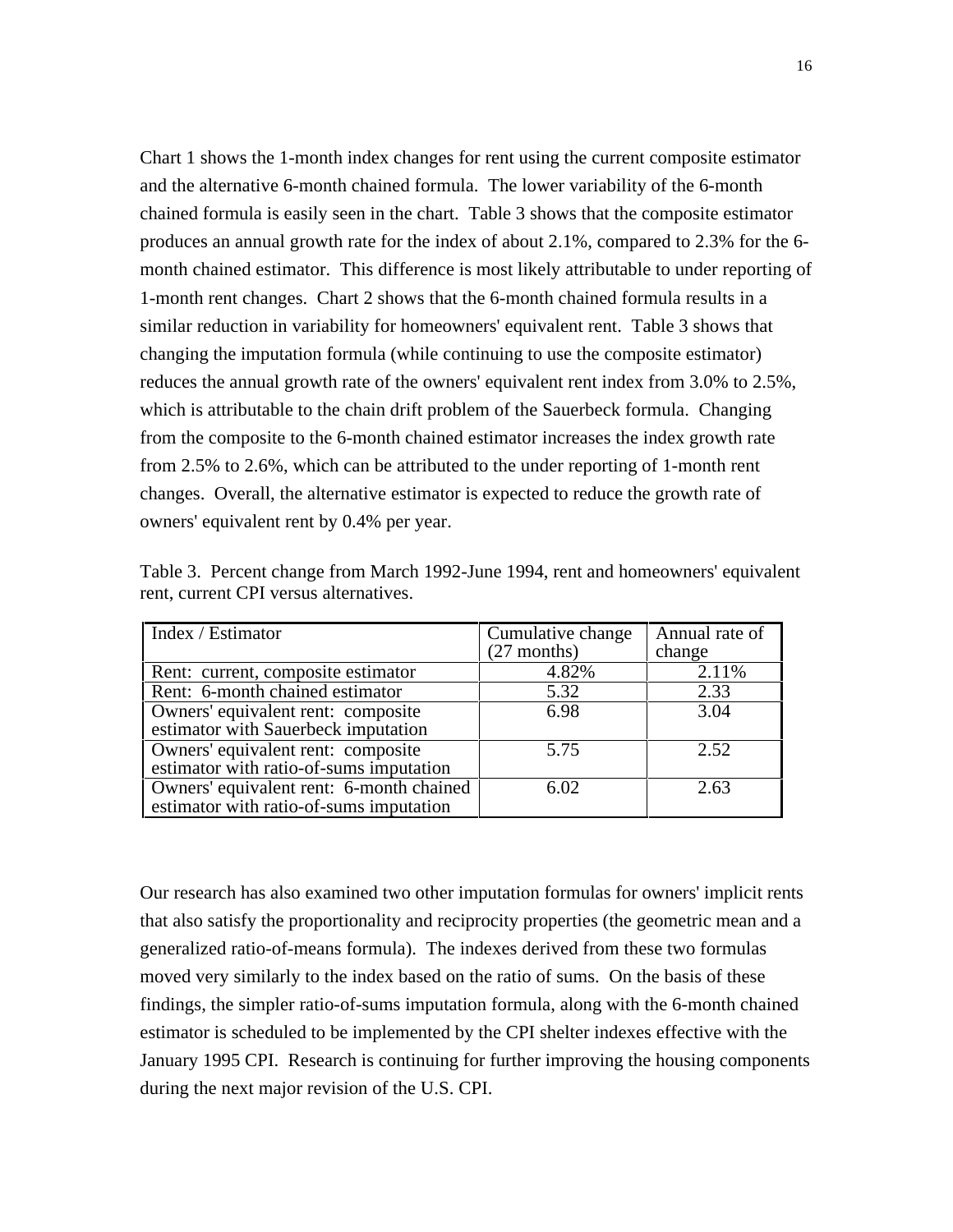

Chart 1. Comparison of Monthly Changes (%) for Rent: Current, Composite Estimator vs. 6-Month Chained Estimator

Chart 2. Comparison of Monthly Changes (%) for Owners' Equivalent Rent: Current Composite Estimator with Sauerbeck Imputation vs. 6-Month Chained Estimator with Ratio-of-Sums Imputation Formula

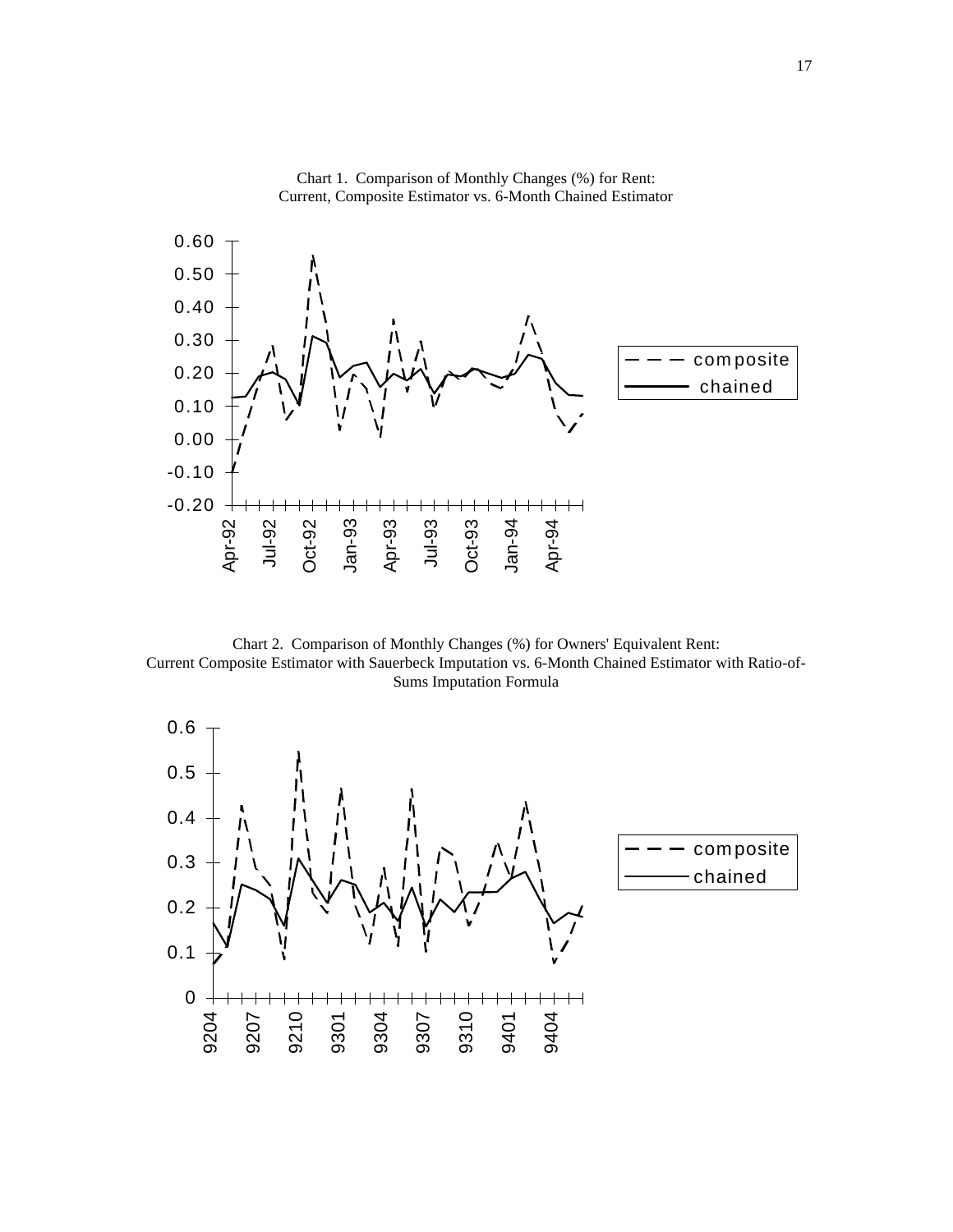### *III. Prescription Drugs*

Griliches and Cockburn (1993) note that traditional price indexes do not capture price declines enjoyed by consumers who switch from a branded drug to its generic "equivalent" when the branded drug loses its patent. Indeed, in the U.S. CPI, when a branded drug under patent is sampled, we have historically continued to price that brand even when it loses its patent, as long as it remains for sale in the outlet. Generic drugs typically enter the CPI only through sample rotation, where any price change from the previous sample is linked. On the rare occasions when a pharmacy has discontinued selling the branded drug but offered the generic equivalent, we have substituted to the generic form and shown a price decline.

Effective with the calculation of the index for January 1995, however, the U.S. CPI will change its treatment of prescription drugs that lose patent protection. The CPI prescription drug analyst will keep track of when all branded drugs lose patent protection. Six months after a drug loses its patent, that particular drug will be resampled using probability proportional to expenditures for that drug in that specific outlet.

For example, the patented brand Capoten (generically, Captopril), used in the treatment of hypertension and congestive heart failure, will go off patent August 8, 1995. In March 1996, we will select between Capoten and other, generic versions of Captopril, based on revenues between these. When a generic version is selected in place of Capoten, we will reflect in the U.S. CPI the entire price difference (i.e., price decline) between the brand drug and the "equivalent" generic. This change in CPI procedures will have the effect of slightly slowing the rate of growth in the CPI prescription drugs component.

This method is in one respect less conservative than that laid out by Griliches and Cockburn. While some consumers, even those who switch to generics, perceive some quality difference between the brand and the generic, we will treat use the entire price difference between the brand and the generic as pure price change. On the other hand, by basing our substitution procedures for prescription drugs on revenues, there will be somewhat less substitutions taking place in the CPI sample for prescription drugs than if quantities were used to substitute.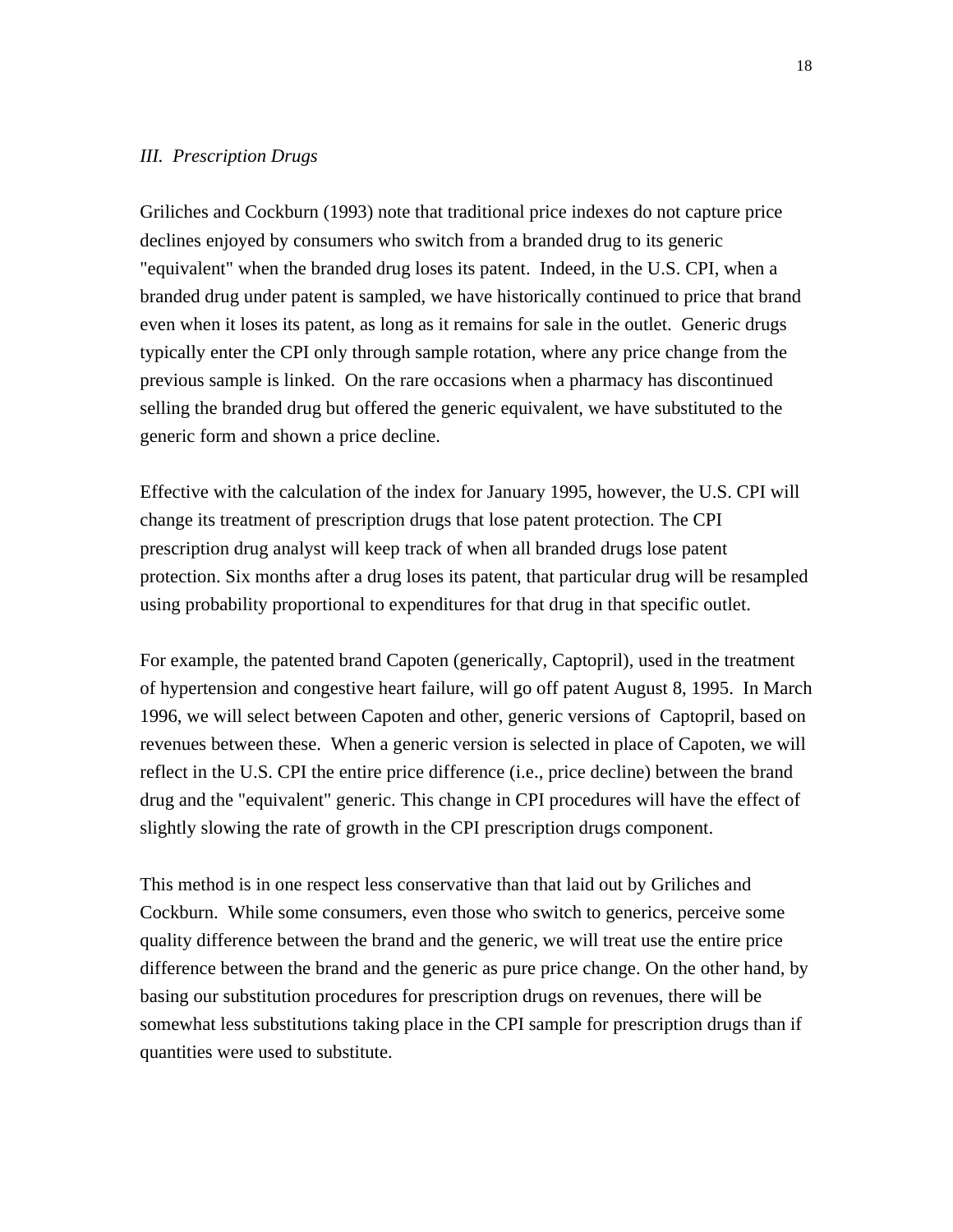#### *IV. Summary and Future Research*

The U.S. CPI uses a Laspeyres-type estimator to measure price change in consumer markets. There are many concerns about fixed market basket indexes being used to measure changes in the cost of living. Some of these concerns revolve around ways in which such indexes can incorporate new products as well as reflect changes in consumer tastes and preferences that occur over time. The U.S. CPI approaches these problems by holding expenditure patterns fixed at the basic index level, but allows the sample of items and weights to vary within the elementary index. Thus, new samples of products and services are introduced through a rotating sample scheme that updates 20 percent of the sampled items in geographic areas on an annual basis. The base period expenditures are escalated every month by chaining together weighted averages of monthly price changes using the products and services that are actually being purchased by consumers.

While this approach helps resolve problems of declining samples with less representative products and services in the market place, it has been discovered that the procedures used to introduce the new samples are not fully congruent with the type of Laspeyres estimator employed at the basic index level. The combination of introducing new weights and the price oscillations in several components of the CPI contributes to a problem of chain index drift. Previously, a number of researchers have observed this phenomenon for indexes computed at higher levels of aggregation. This fact demonstrates the importance of knowing the relationship between the estimator used at the micro-index level and the weighting structure used for combining price observations.

A similar problem also occurs in the shelter component of the U.S. CPI. The use of a Sauerbeck estimation formula (average of relative price change) for imputing the implicit rents of owner-occupied housing causes these values to be overstated in comparison to a more traditional Laspeyres estimator (ratio of average prices). This fact highlights the importance of being cognizant of the statistical properties of index imputation formula as well.

Another issue that has become of increasing interest in calculating consumer price indexes is the relationship of the a CPI to a true cost-of-living index (CLI). The Laspeyres-type indexes that are predominantly used in most countries attempt to keep quantities fixed and, thus, only allow prices to change in response to changes in relative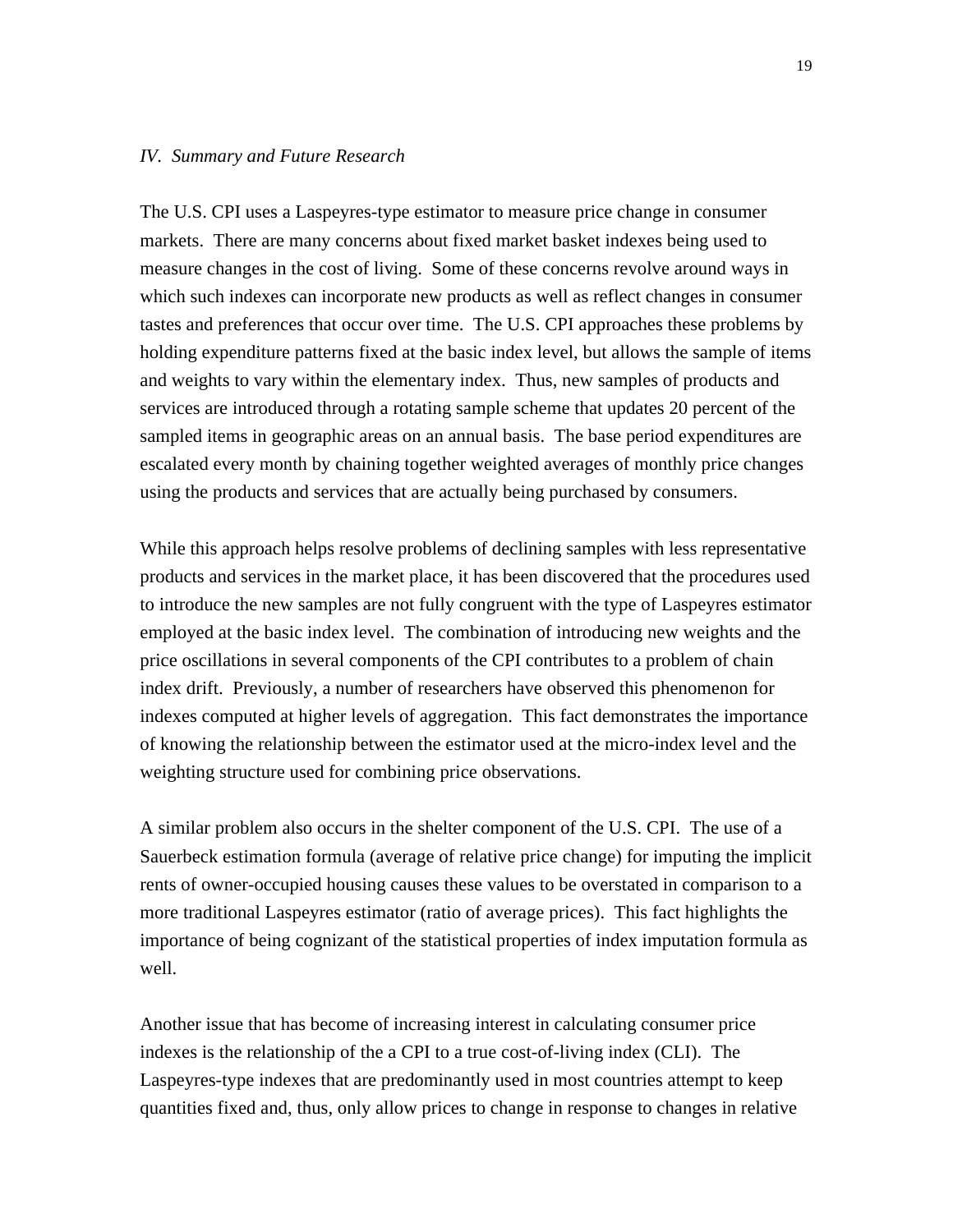prices. The CLI should reflect the substitution effects of consumer responses in such situations. Where the Laspeyres index assumes no substitution (price elasticity of demand is zero), the geometric mean index assumes the consumer will substitute with unitary price elasticity. This has been an area of research to which we have devoted considerable resources. We will continue this research to determine if the geometric mean form of the Laspeyres index is a better estimator of the components of a CLI than our current Laspeyres formulation.

In the future we will publish a number of alternative research indexes on an annual basis so that users can see the effects of different index estimators and understand the different assumptions about consumer behavior that underlie each. We have published both Fisher Ideal and Tornqvist indexes (Aizcorbe and Jackman, 1993) and will update these annually. In 1996, we plan to publish a complete set of test indexes that use the geometric mean estimator. To date, we have only published indexes for selected components of the CPI with the shelter component being the most prominent area missing (Moulton, 1993 and Reinsdorf and Moulton, 1994). We will be very interested in research conducted by other statistical agencies in this area.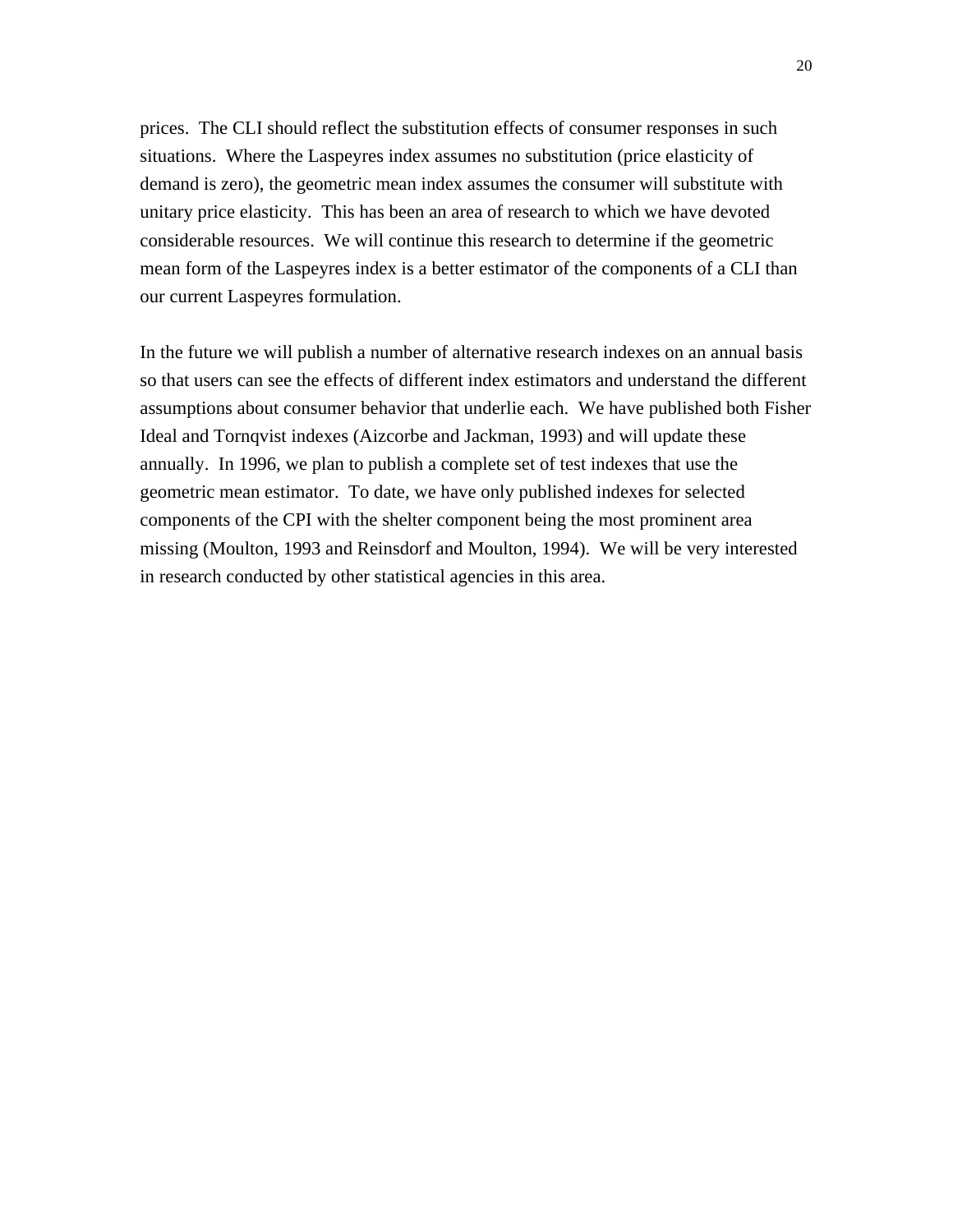The authors wish to thank Karin Smedley, who developed most of the non-shelter index simulations presented in this paper. We also wish to thank Steve Henderson, Walter Lane, Sylvia Leaver, and Marshall Reinsdorf for their input, but any errors or omissions are our own.

#### Footnotes

- <sup>1</sup>A true cost-of-living index would also take into account the effect on consumers of such things as income taxes, changes in real income, and the consumption of non-market items.
- 2The 44 geographic areas of the country are represented by 88 primary sampling units (PSUs). Of these 88 PSUs, 32 are self-representing cities such as Washington, DC and St. Louis, MO. The remaining 56 PSUs are probability selected to represent the four U.S. Census regions and 3 city-size classes within each region, for a total of 12 additional geographic areas.
- 3Only about 70 percent of CPI items were included in Moulton's simulation. The most notable missing component was shelter, which accounts for over 25 percent of the market basket.

#### References

- Aizcorbe, Ana M., and Jackman, Patrick: "The commodity substitution effect in CPI data, 1982-1991," *Monthly Labor Review,* December 1993, pp. 25-33.
- Armknecht, Paul A.: "Effects of changing market baskets and product substitution in the U.S. Consumer Price Index," Economic Commission for Europe/International Labour Organization Meeting of Consumer Price Indexes, Geneva, October 1993.
- Armknecht, Paul A. and Ginsburg, Daniel H.: "Improvements in measuring price changes in consumer services: past, present, and future," *Output Measurement in Services Sectors*, National Bureau of Economic Research, Studies in Income and Wealth Volume 56, University of Chicago Press, 1992, pp. 73-156.
- Baskin, Robert: "Imputation of Vacant Units in the Residential Rent Index of the U.S. Consumer Price Index," *1994 American Statistical Association Proceedings of the Survey Research Methods Section* (to appear).
- Braithwait, Steven D.: "The substitution bias of the Laspeyres price index: An analysis using estimated cost-of-living indexes." *American Economic Review*, March 1980, pp. 64-77.
- Dalén, Jörgen: "Computing elementary aggregates in the Swedish Consumer Price Index," *Journal of Official Statistics* 8 (1), 1992, pp. 129-147.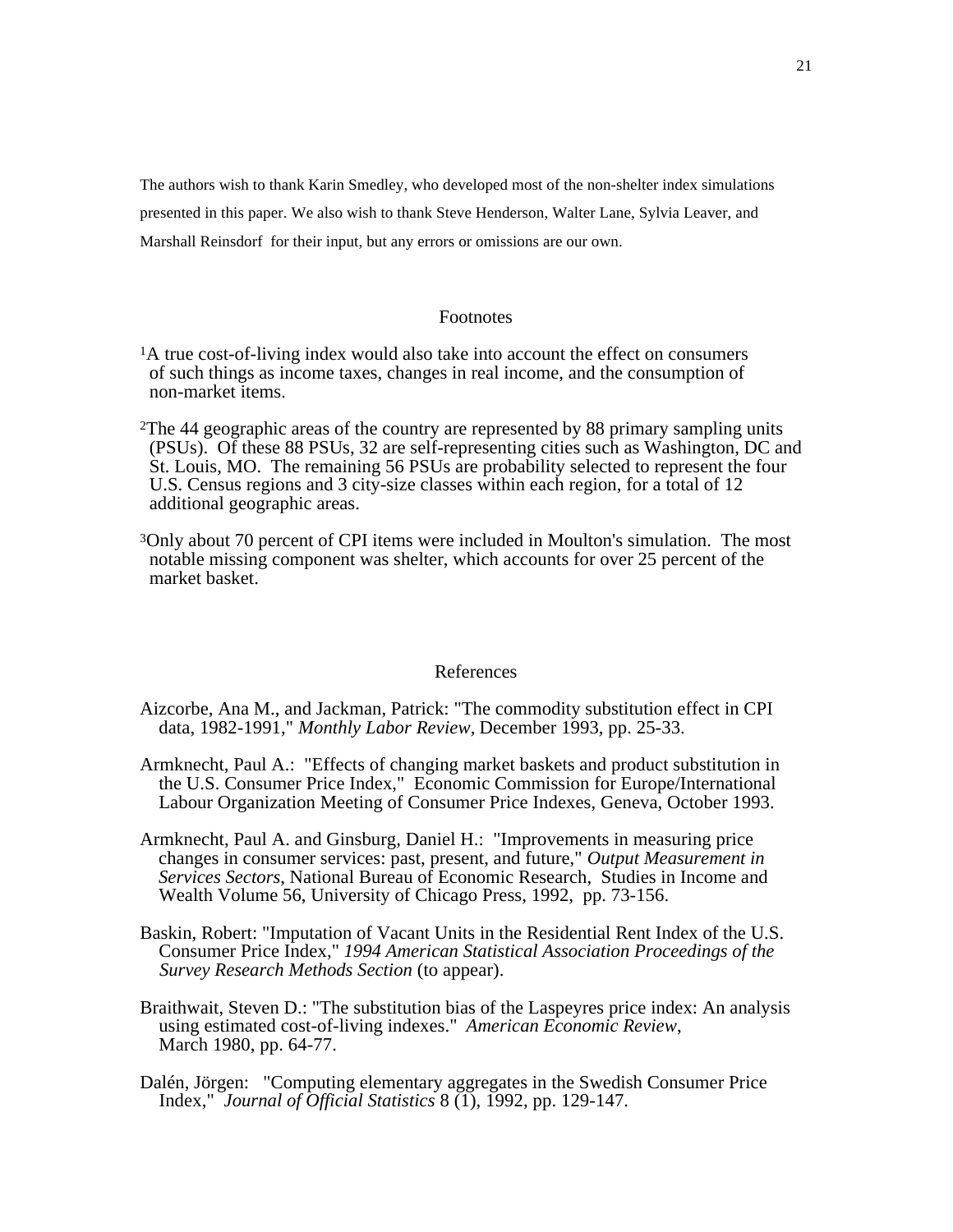- Diewert, W. Erwin: "Index numbers," *The New Palgrave Dictionary of Economics*, Vol. 2, The Stockton Press, New York, 1987, pp. 767-780.
- Forsyth, F.G. and Fowler, R.F.: "The Theory and Practice of Chain Price Index Numbers," Journal of the Royal Statistical Society (A Series) 144(2): 224-46.
- Gillingham, Robert: "A Conceptual Framework for the Revised Consumer Price Index," Proceedings of the Business and Economic Statistics Section, American Statistical Association, 1974, pp. 46-52.
- Gillingham, Robert, and Lane, Walter: "Changing the treatment of shelter costs for homeowners in the CPI," *Monthly Labor Review,* Vol. 105, June 1982, pp. 9-14.
- Griliches, Zvi and Cockburn, Iain.: "Generics and New Goods in Pharmaceutical Price Indexes," National Bureau of Economic Research, Working Paper No. 4272, February 1993.
- Jacobson, Shawn: Memorandum to CPI Housing Steering Committee, January 11, 1994 (a).
- Jacobson, Shawn: "Evaluation of alternative rent estimators for the Consumer Price Index," *1994 American Statistical Association Proceedings of the Government* Statistics Section (to appear), referenced as 1994 (b).
- Kosary, Carol, Branscome, James M., and Sommers, John P.: "Evaluating alternatives to the rent estimator," *1984 American Statistical Association Proceedings of the Business and Economic Statistics Section*.
- Lane, Walter F., and Sommers, John P.: "Improved measures of shelter costs," *1984 American Statistical Association Proceedings of the Business and Economic Statistics Section*.
- Leaver, S.G.: Internal communication to Housing Sample Design and Estimation Teams, July 6, 1994.
- Manser, Marilyn E. and McDonald, Richard J: "An analysis of the substitution bias in measuring inflation, 1959-85," *Econometrica*, Vol. 56, July 1988, pp. 909-930.
- Moulton, Brent: "Basic components of the CPI: Estimation of price changes," *Monthly Labor Review*, December 1993, pp. 13-24.
- Pollak, Robert A.: "Subindexes in the cost-of-living index," *International Economic Review*, February 1975, pp. 135-150.
- Reinsdorf, Marshall: "The effect of outlet price differentials on the U.S. Consumer Price Index," *Price Measurements and their Uses*, Vol. 57, National Bureau of Economic Research, University of Chicago Press, 1993.
- Reinsdorf, Marshall: "Price dispersion, seller substitution, and the U.S. CPI," U.S. Bureau of Labor Statistics Working Paper 252, March 1994 (revised version of paper presented at Statistics Canada's Price Measurement Advisory Committee, Ottawa, Ontario, Canada, May 1993).